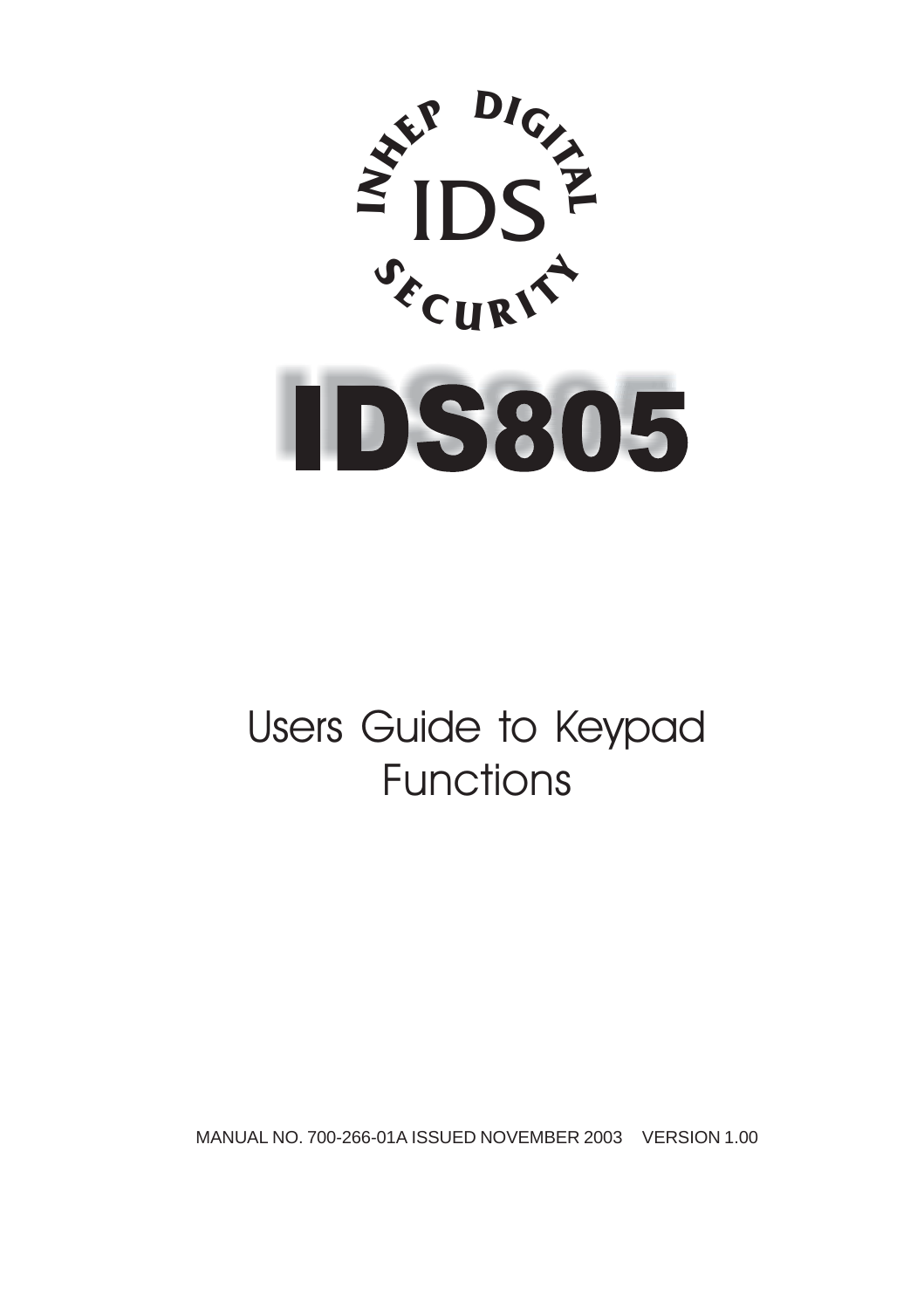# **Summary of Operation**

| Arm/ disarm                | $[#] + [USER CODE]$                                 |  |
|----------------------------|-----------------------------------------------------|--|
| Quick Away Arm             | Hold down [1] for 1 second                          |  |
| Quick Stay Arm             | Hold down [5] for 1 second                          |  |
| Quick Stay Arm & Go        | Hold down [6] for 1 second                          |  |
| Panic                      | Hold down $[P]$ for 1 second                        |  |
| Fire                       | Hold down $[F]$ for 1 second                        |  |
| Medical Emergency          | Hold down [M] for 1 second                          |  |
| Alarm Memory               | Hold down [0] for 1 second                          |  |
|                            | $[{\sf MODEL}]+[9]+[{\sf PROFILE NUMBER}]+[*]$      |  |
| Change Stay Profile        |                                                     |  |
| Bypass a zone              | $[*]$ + [ZONE NUMBER]                               |  |
| Program chime zone         | Hold down [2] for 1 second + [ZONE NUMBER]<br>+ [∗] |  |
| Program stay zone          | Hold down [3] for 1 second + [ZONE NUMBER]<br>+ [∗] |  |
| Program buzz zone          | Hold down [4] for 1 second + [ZONE NUMBER]<br>+ [*] |  |
| <b>View Trouble Status</b> | Hold down [7] for 1 second                          |  |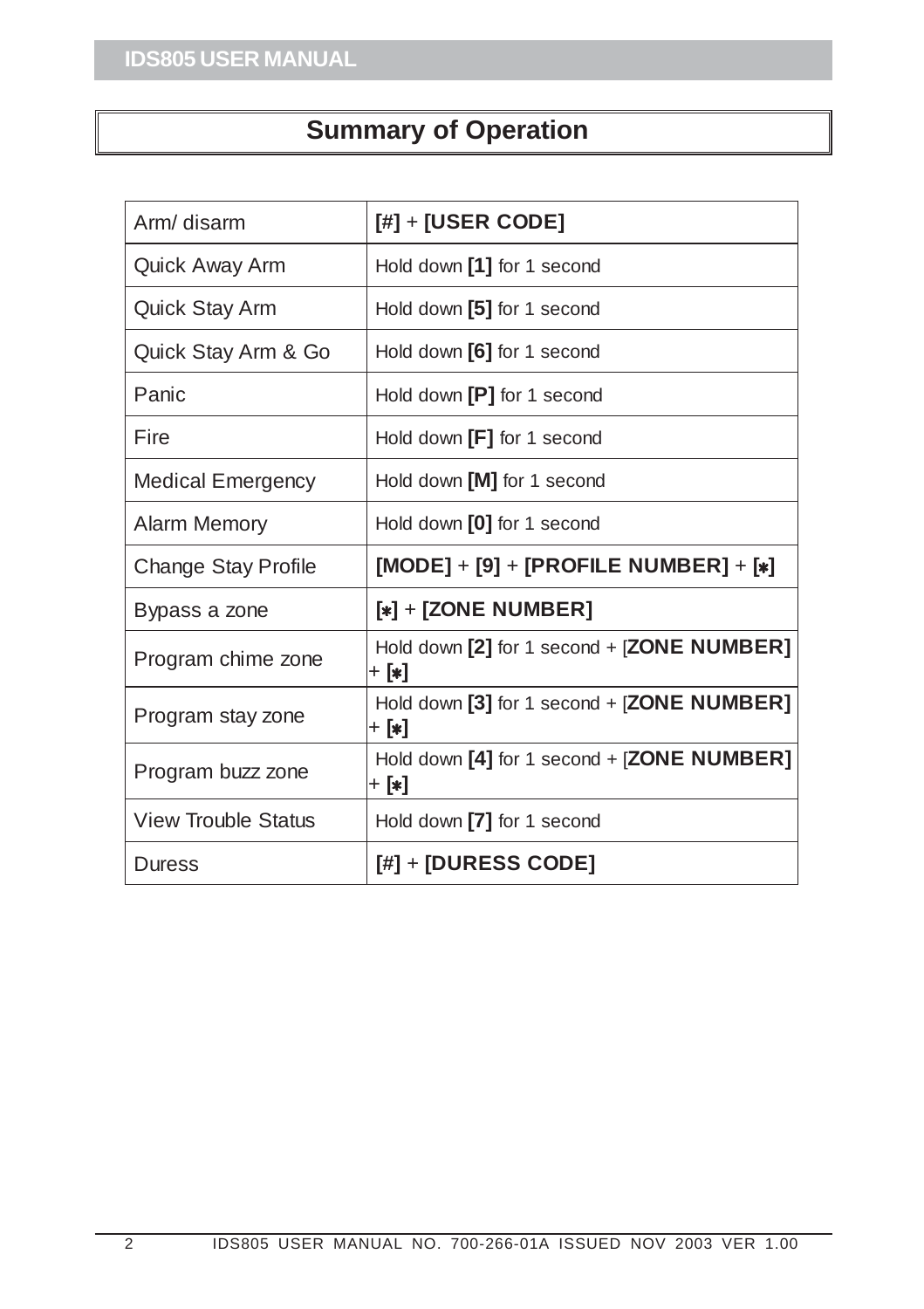# **Contents**

| 1 <sub>1</sub>                                             |                                                                                                          |
|------------------------------------------------------------|----------------------------------------------------------------------------------------------------------|
| 1.1                                                        |                                                                                                          |
| 2.                                                         | Understanding the Keypad Indicators 7                                                                    |
| 3.                                                         |                                                                                                          |
| 4.                                                         |                                                                                                          |
| 4.1                                                        |                                                                                                          |
| 4.2                                                        |                                                                                                          |
| 4.3                                                        |                                                                                                          |
| 5.<br>5.1<br>5.2<br>5.3<br>5.5<br>5.6<br>5.7<br>5.8<br>5.9 | Arming from a Key-Switch or Remote Control  13<br>Arming with Entry/ exit or Follower Zones Violated  14 |
| 6.                                                         |                                                                                                          |
| 6.1                                                        |                                                                                                          |
| 6.2                                                        |                                                                                                          |
| 7.                                                         |                                                                                                          |
| 7.1                                                        |                                                                                                          |
| 7.2                                                        | To Disarm with a Key-Switch or Remote Control  16                                                        |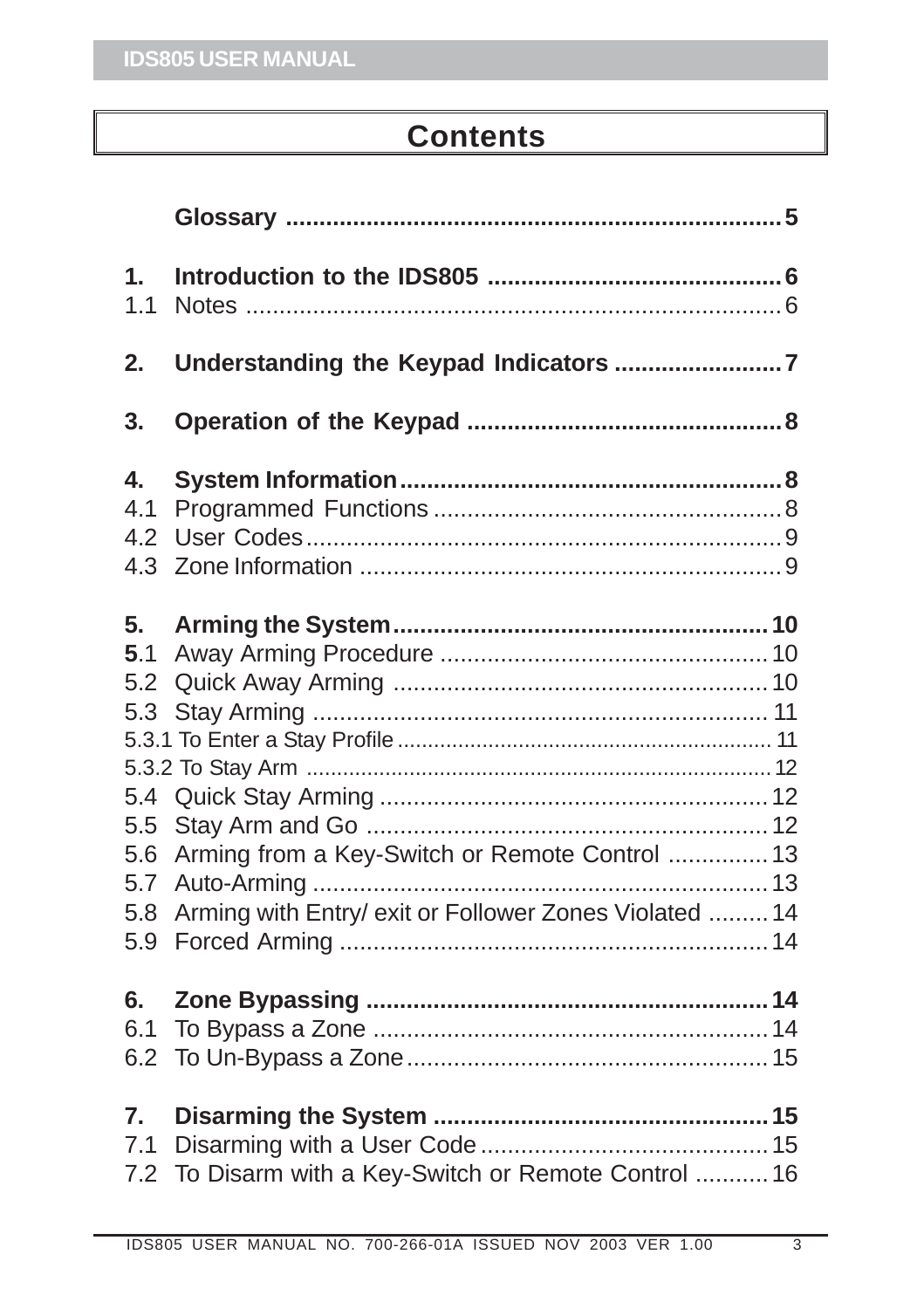# **IDS805 USER MANUAL**

| 8.<br>8.1<br>8.2<br>8.3<br>8.4 |                                                       |  |
|--------------------------------|-------------------------------------------------------|--|
|                                |                                                       |  |
|                                |                                                       |  |
|                                | 11.1 Entering New and Changing Existing User Codes 20 |  |
|                                |                                                       |  |
|                                |                                                       |  |
|                                |                                                       |  |
|                                | 15.2 Problems When Arming the System  25              |  |
|                                | 15.3 Problems when disarming the system  26           |  |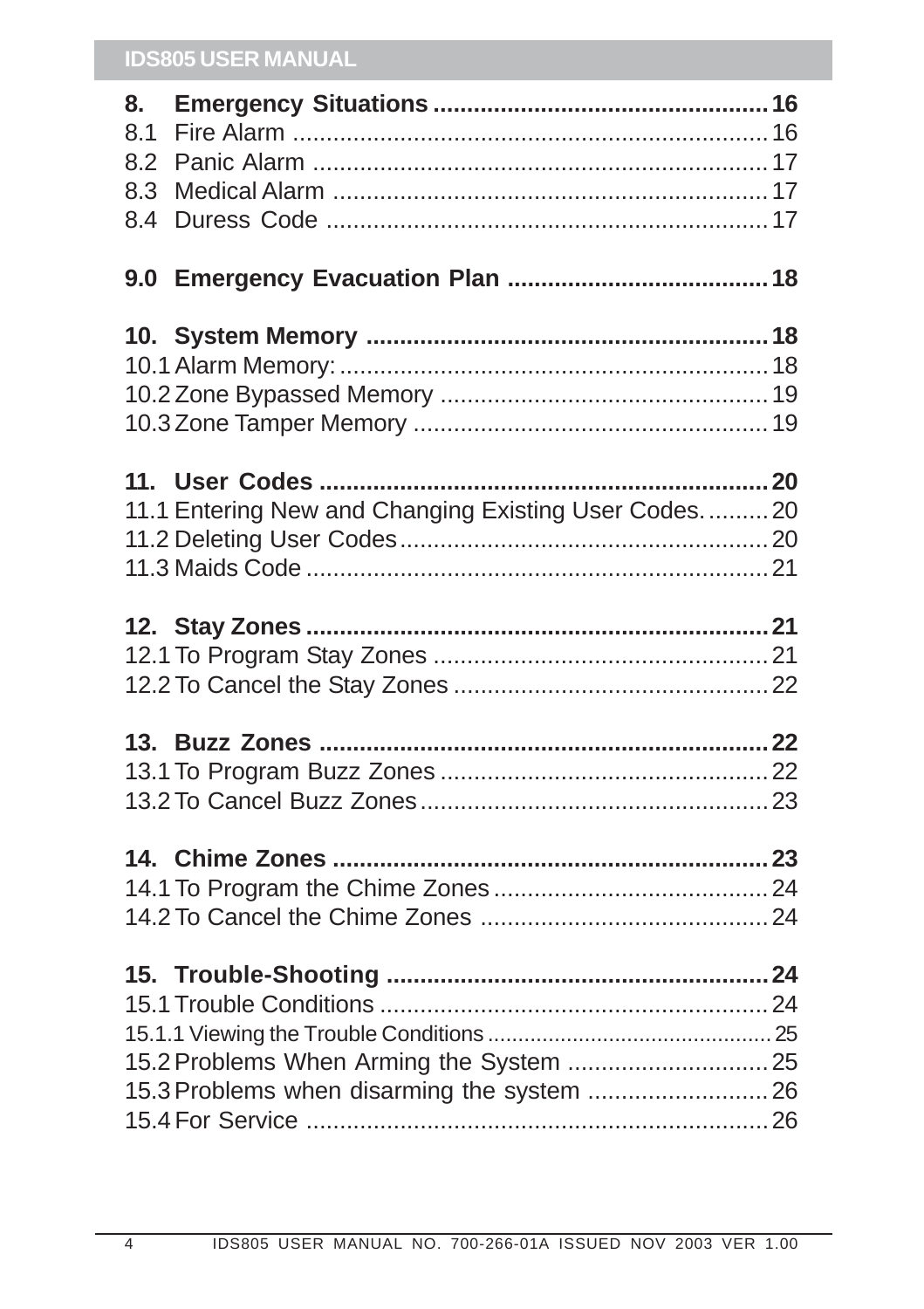# <span id="page-4-0"></span>**Glossary**

| Alarm<br><b>Memory</b>    | This is the history of the most recent violations that<br>occurred the last time the system was armed.                                                                                                                                                                                                        |
|---------------------------|---------------------------------------------------------------------------------------------------------------------------------------------------------------------------------------------------------------------------------------------------------------------------------------------------------------|
| Arm                       | To set the system into the ARMED mode. In this mode,<br>violating a zone will activate an alarm condition. If the<br>system is programmed accordingly, will cause a reporting<br>code to be sent to the monitoring company.                                                                                   |
| <b>Bypass</b>             | To deactivate a zone. When the panel is ARMED,<br>violation of a bypassed zone will be ignored.                                                                                                                                                                                                               |
| <b>Disarm</b>             | To deactivate the system. Fire, medical and panic<br>functions remain active while the system is disarmed.                                                                                                                                                                                                    |
| Entry/ Exit<br>Zone       | A zone with a programmable time delay, which allows the<br>user to exit the premises after arming the system and<br>time to get to the keypad after entering the armed<br>premises. This zone is generally the last exit point of the<br>building and the first entry point i.e. the front door of a<br>home. |
| <b>Follower</b><br>Zone   | A zone that may be temporarily violated during the exit<br>delay period or after violation of an entry/ exit zone. This<br>allows the user access to disarm the system. A Follower<br>zone will behave as per an Instant zone if violated prior to<br>the violation of an entry/ exit zone.                   |
| <b>Instant</b><br>Zone    | When the system is armed, violation of an instant zone<br>will immediately cause an alarm condition to be<br>registered.                                                                                                                                                                                      |
| <b>Stay Arm</b>           | Arming that allows for certain preprogrammed, STAY<br>zones to be violated while the system is armed.                                                                                                                                                                                                         |
| <b>Stay Arm</b><br>and Go | Arming that allows the user to STAY ARM and leave the<br>premises.                                                                                                                                                                                                                                            |
| <b>Stay Zone</b>          | Zones which are bypassed automatically when the<br>system is STAY ARMED.                                                                                                                                                                                                                                      |
| Zone                      | A specific area of your premises guarded by sensors<br>which detect violations of that area.                                                                                                                                                                                                                  |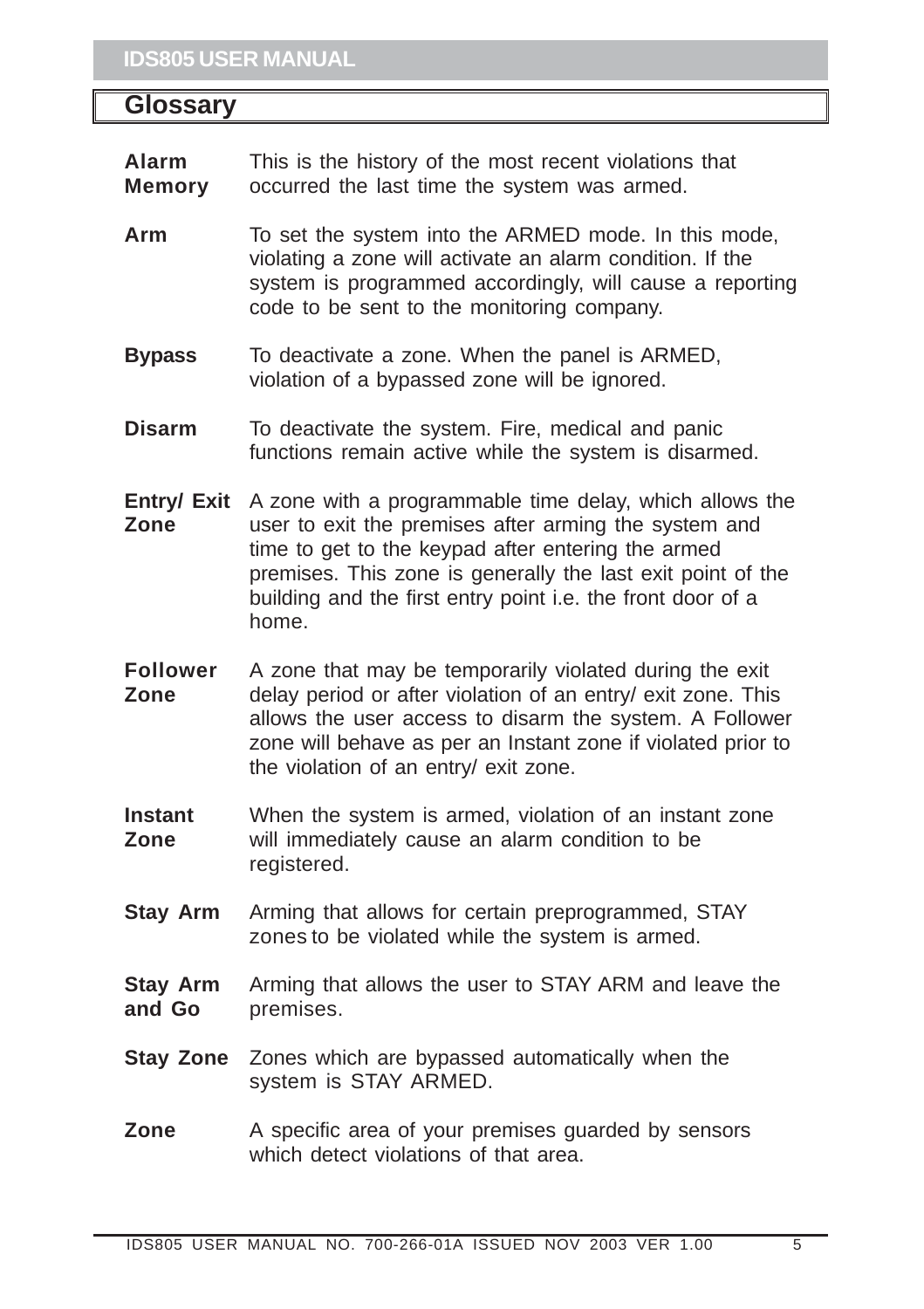## <span id="page-5-0"></span>**1. Introduction to the IDS805**

The IDS805 Control Panel is manufactured to the highest specification and will provide many years of service if correctly installed and maintained. The unit is designed for simple operation yet provides the maximum protection for you, your family or business. For trouble free operation please follow the instructions contained in this User Manual.

Your security system consists of a control panel, one or more keypads and various sensors and detectors. An enclosure will contain the control panel which includes the system electronics, fuses and standby battery. There is normally no reason for anyone other than the installer or service professional to have access to the control panel.

#### **1.1 Notes**

- $\cdot$  Read the entire manual carefully and keep it in an accessible place.
- Your security system should be installed and serviced by a qualified security professional who should instruct you regarding the level of protection provided and the operation of the system.
- $\div$  Should you have any questions regarding the operation of the system, contact your security company representative.
- \* Your system should be tested on a regular basis. Before testing the system please notify your security company of your intention to do so.
- \* NEVER disconnect the mains power as the back-up battery will eventually discharge thereby causing the control panel to shutdown.
- $\div$  A security system cannot prevent emergencies. It is only intended to alert you and - if included - your central station of an emergency situation.
- ❖ Smoke and heat detectors may not detect all fire situations.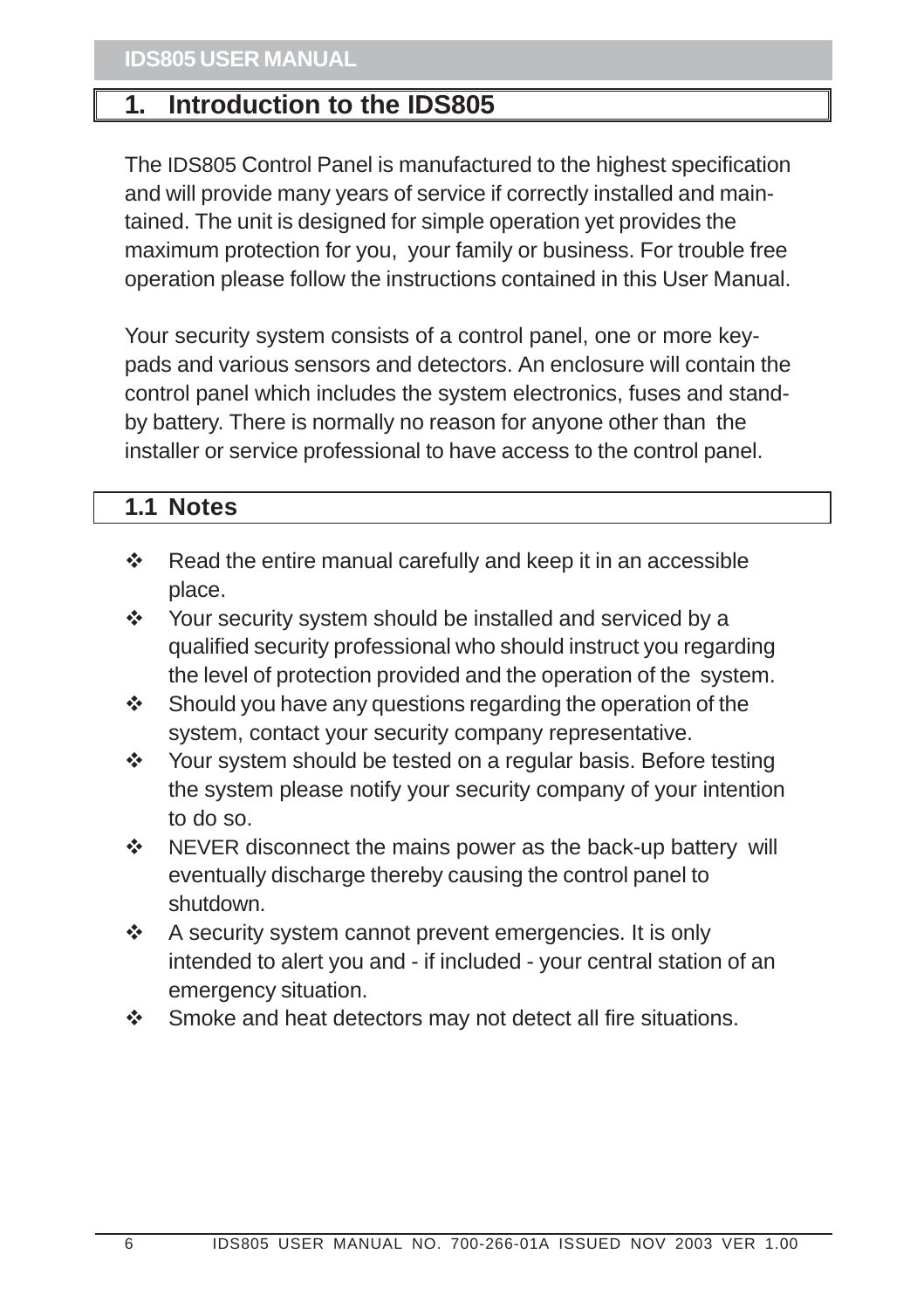# <span id="page-6-0"></span>**2. Understanding the Keypad Indicators**

Refer to the illustration on inside front cover of manual.

1. ARMED Indicator (Red)

| Illuminated  | System Armed              |  |
|--------------|---------------------------|--|
| Extinguished | System Disarmed           |  |
| Flashing     | Alarm Condition or Memory |  |

#### 2. AWAY Indicator (Red)

| Illuminated  | System Armed in Away Mode   |
|--------------|-----------------------------|
| Extinguished | System Disarmed / Stay Mode |

#### 3. POWER Indicator (Red)

| Illuminated | Mains Power is present |
|-------------|------------------------|
| Flashing    | Trouble Condition      |

#### 4. READY Indicator (Green)

#### 5. ZONE Indicators (Yellow)

| Illuminated  | Zone bypassed        |  |
|--------------|----------------------|--|
| Extinguished | <b>Zone clear</b>    |  |
| Flashing     | <b>Zone violated</b> |  |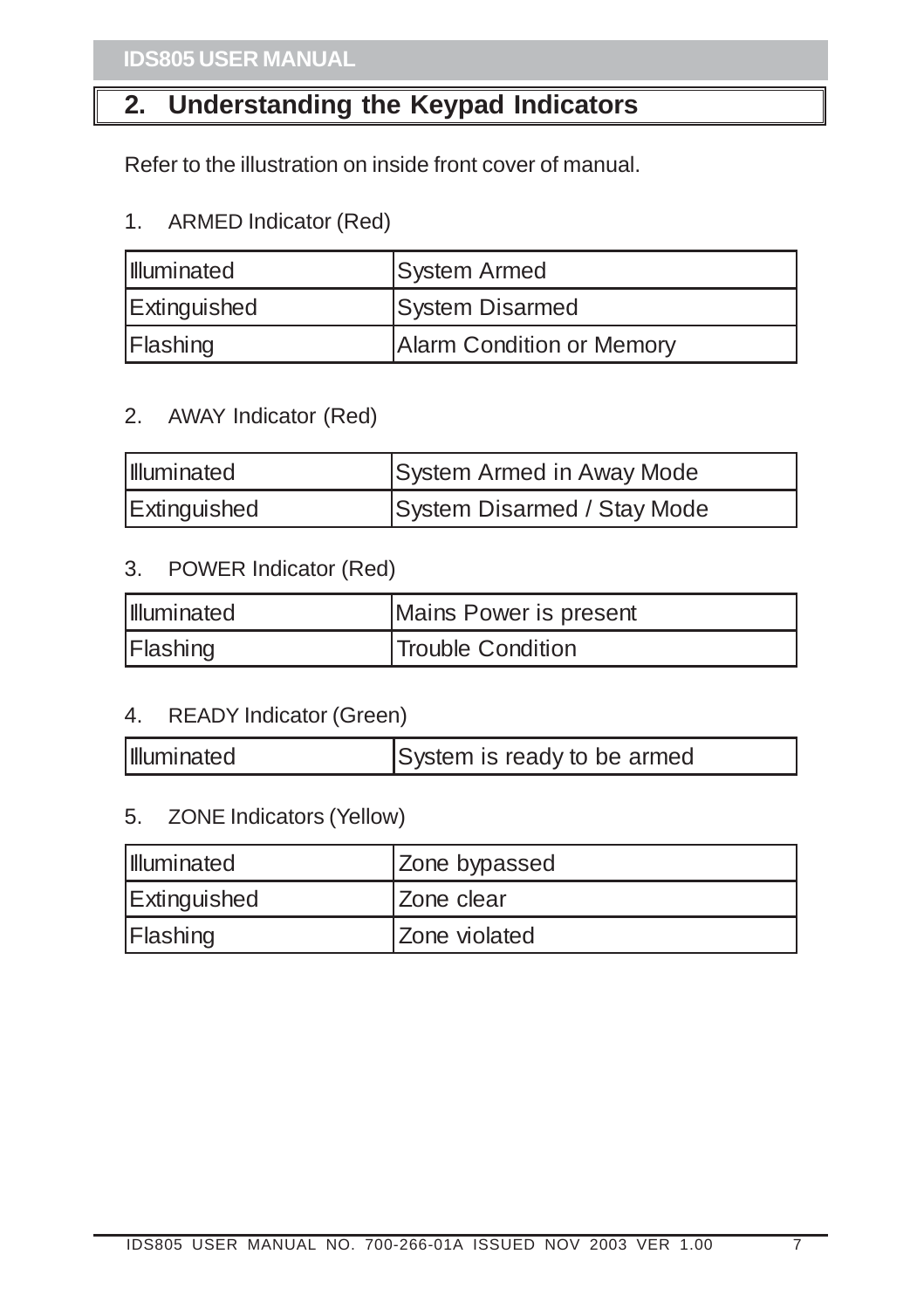## <span id="page-7-0"></span>**3. Operation of the Keypad**

To ensure correct operation of your security system it is essential to familiarize yourself with the use of the keypad.

- The keypad has a buzzer, command entry keys, zone and system status L.E.D.'s.
- $\div$  The keypad is used to send commands to the system and to display the current system status.
- $\div$  The keypad(s) will be mounted in a convenient location within the protected premises generally close to the entry/exit zones.
- $\div$  After a preprogrammed period of inactivity, the keypad will automatically enter into a power-save mode by turning off all the indicators. The keypad "wakes up" or re-illuminates when any key is pressed or any zones are violated. The power save feature is programmable and may be disabled.
- ❖ A sensor which has registered an alarm condition will be indicated on the keypad by the corresponding zone light flashing.

The keypad buzzer will sound under the following conditions.

- $\div$  When any key is pressed during the entry of codes.
- $\div$  Three times if one or more of the zones are violated when attempting to arm the system.
- $\div$  To indicate a trouble condition.
- ❖ During the entry/exit delay.
- ❖ Will sound 5 times when a chime zone is violated.

# **4. System Information**

## **4.1 Programmed Functions**

Check with your installer which of the following functions have been enabled.

- Quick Away Arm
- Quick Stay Arm
- □ Arm with Entry/Exit or Follower Zones Violated
- Stay Arm
- Stay Arm and Go
- **D** Forced Arming
- **Push to Arm**
- Siren Sound on Arm/Disarm (double toot arm/ short toot disarm)
- **D** Panic Alarm
- **Example 7** Fire Alarm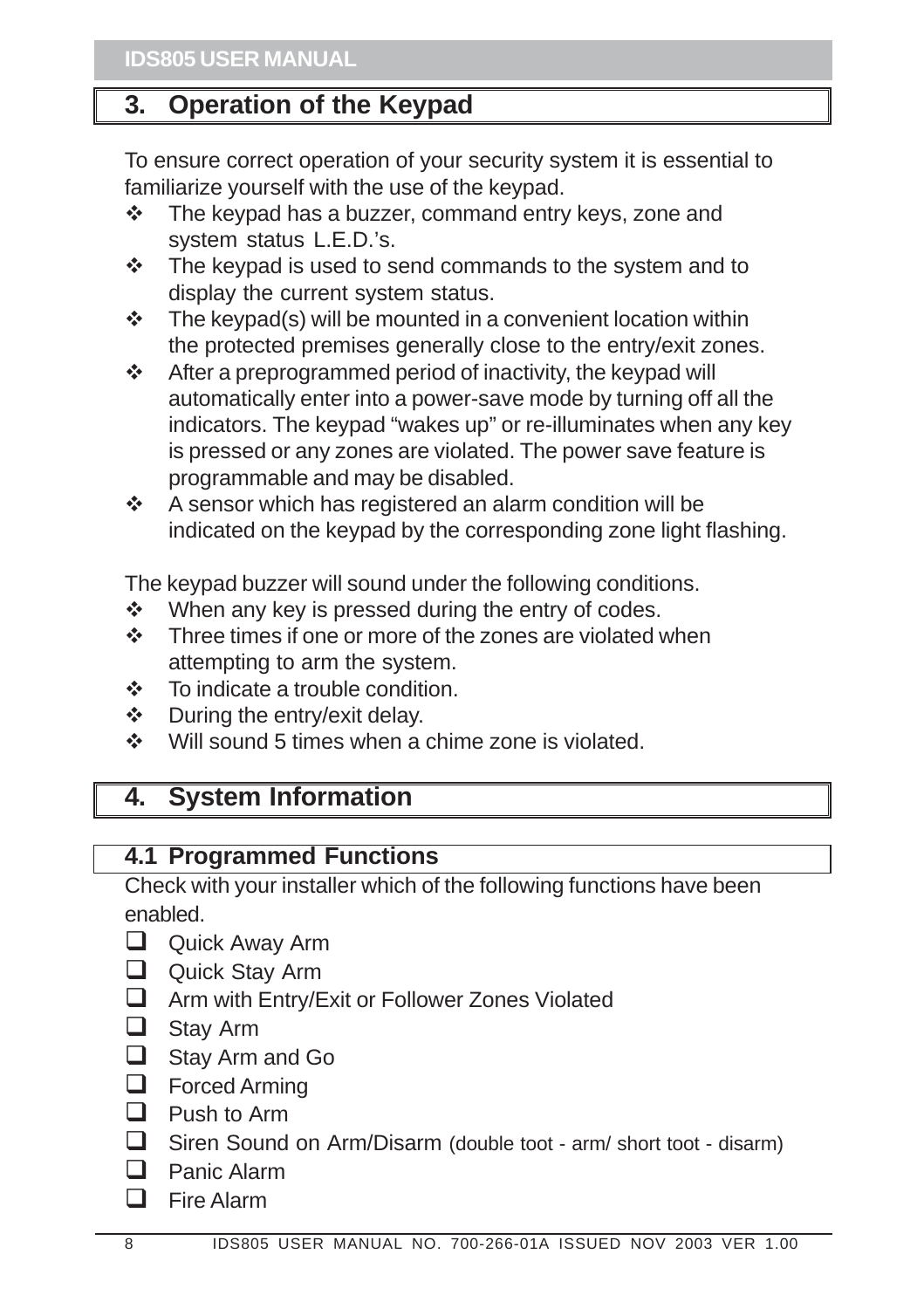- <span id="page-8-0"></span>**Q** Chime Zones
- **Buzz Zones**
- **Q** Zone Tamper Monitoring
- **Arm with Key-Switch or Remote Control**
- □ Exit Delay with Key-Switch or Remote Control
- Installers Reset after Alarm

## **4.2 User Codes**

| <b>User</b><br>No. | <b>User Code</b>                    | <b>User Name</b> |
|--------------------|-------------------------------------|------------------|
| 01                 | Default Master Code: 1234 NEW Code: |                  |
| 02                 |                                     |                  |
| 03                 |                                     |                  |
| 04                 |                                     |                  |
| 05                 |                                     |                  |
| 06                 |                                     |                  |
| 07                 |                                     |                  |
| 08                 |                                     |                  |
| 09                 |                                     |                  |
| 10                 |                                     |                  |
| 11                 |                                     |                  |
| 12                 |                                     |                  |
| 13                 |                                     |                  |
| 14                 | Maids Code:                         |                  |
| 15                 | <b>Duress Code:</b>                 |                  |

## **4.3 Zone Information**

|   | Zone Zone Type e.g. Entry/Exit | Zone Name e.g. Kitchen door |
|---|--------------------------------|-----------------------------|
| 1 |                                |                             |
| 2 |                                |                             |
| 3 |                                |                             |
| 4 |                                |                             |
| 5 |                                |                             |
| 6 |                                |                             |
| 7 |                                |                             |
| 8 |                                |                             |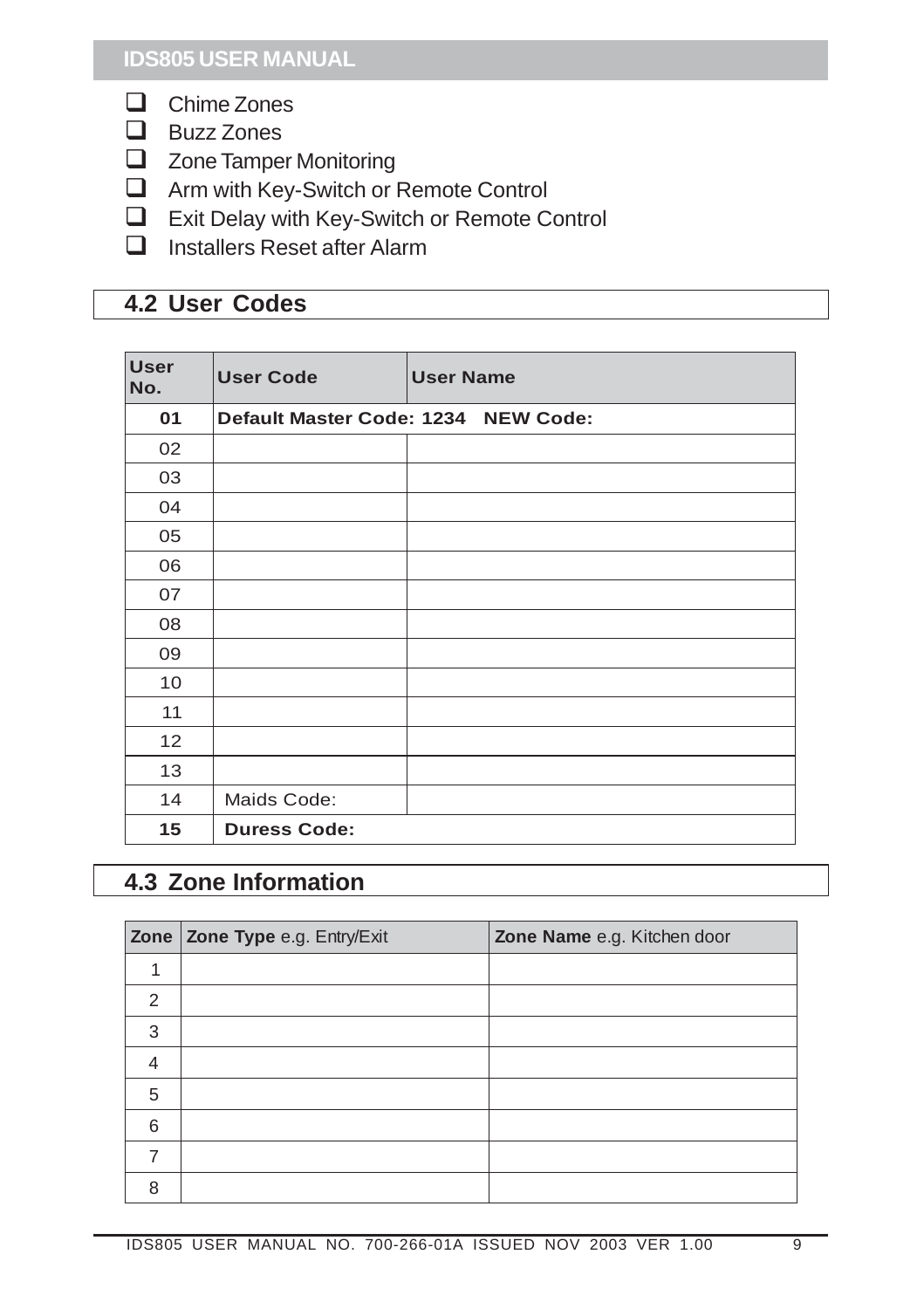<span id="page-9-0"></span>

| The Primary Entry delay is   | seconds. |
|------------------------------|----------|
| The Secondary Entry delay is | seconds  |
| The Exit Delay is            | seconds. |

## **5. Arming the System**

There are various options for arming the system

## **5.1 Away Arming Procedure**

#### **[#] + [USER CODE]**

(Leave via Entry Exit Zone)

- 1. Ensure that the READY indicator is illuminated; if not, check that all protected doors and windows are closed and that motion has ceased in areas covered by motion detectors.
- 2. If necessary, close the front door.
- 3. Press the **[#]** key to cancel any unintended key entries.
- 4. Enter a valid 4 digit **[USER CODE]**. If you make a mistake, press the **[#]** key and re-enter the code.
- 5. The ARMED indicator will illuminate and the keypad's buzzer will sound on and off for the duration of the exit delay. Any bypassed zones will be shown by a steady illuminated zone indicator.
- 6. The arming process has begun. Leave only via the follower and entry/exit zones.
- 7. The panel will arm at the end of the exit delay. OR

If the panel is so programmed, violating the Push to Arm zone will arm the panel immediately.

## **5.2 Quick Away Arming**

## **[1]**

(Hold down the key until the keypad buzzer sounds)

If this function is enabled, it is possible to AWAY arm by simply holding down the **[1]** key until the keypad buzzer sounds and the arming process begins.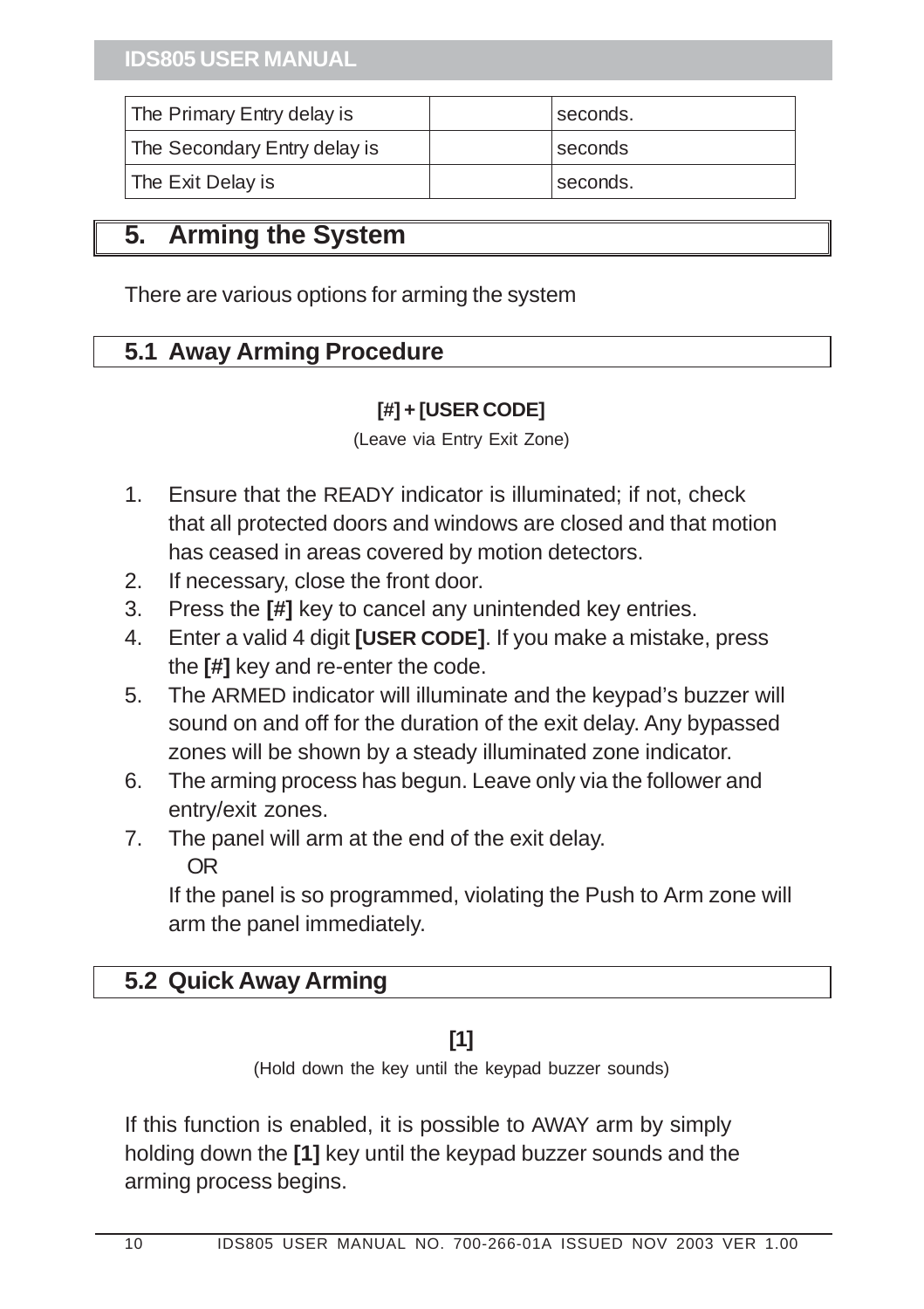## **5.3 Stay Arming Procedure**

This allows the user to arm the perimeter zones while disabling the interior zones so that it is possible to remain on the premises. If zones are likely to be violated accidentally, they should be programmed as BUZZ zones (refer to page 22). The panel can be programmed with two different **STAY PROFILES** to be used as required. Following is an example of where this may be used. Assume a property has perimeter sensors to secure a garden fence and a number of internal sensors within each room of the house.

The first STAY PROFILE would function as follows: At night while you are within the house going about your normal evening activities it may be desirable to activate the alarm such that any violation of the perimeter sensors will cause an alarm. Therefore this profile would have all internal sensors programmed as STAY zones (bypassed) and perimeter sensors would be normal alarm zones.

A second STAY PROFILE would then be utilised once the family retires to their bedrooms. All bedrooms would therefore be STAY zones (bypassed) while unused zones i.e. a lounge and TV room, together with perimeter zones would be normal alarm zones.

#### **NOTE:**

Once a particular stay profile is selected the system will use the selected profile each time the system is armed into the STAY MODE. If the alternate profile is required it is necessary to select the alternate profile before the system is armed.

The arming procedures and quick keys will have effect on the selected profile. STAY and BUZZ zones can be programmed for each profile once the profile has been entered.

#### **5.3.1 To Enter a Stay Profile**

#### **[#] + [MODE] + [9] + [PROFILE NUMBER] + []**

- 1. Press the **[#]** key to clear any previous entries.
- 2. Press **[MODE]**.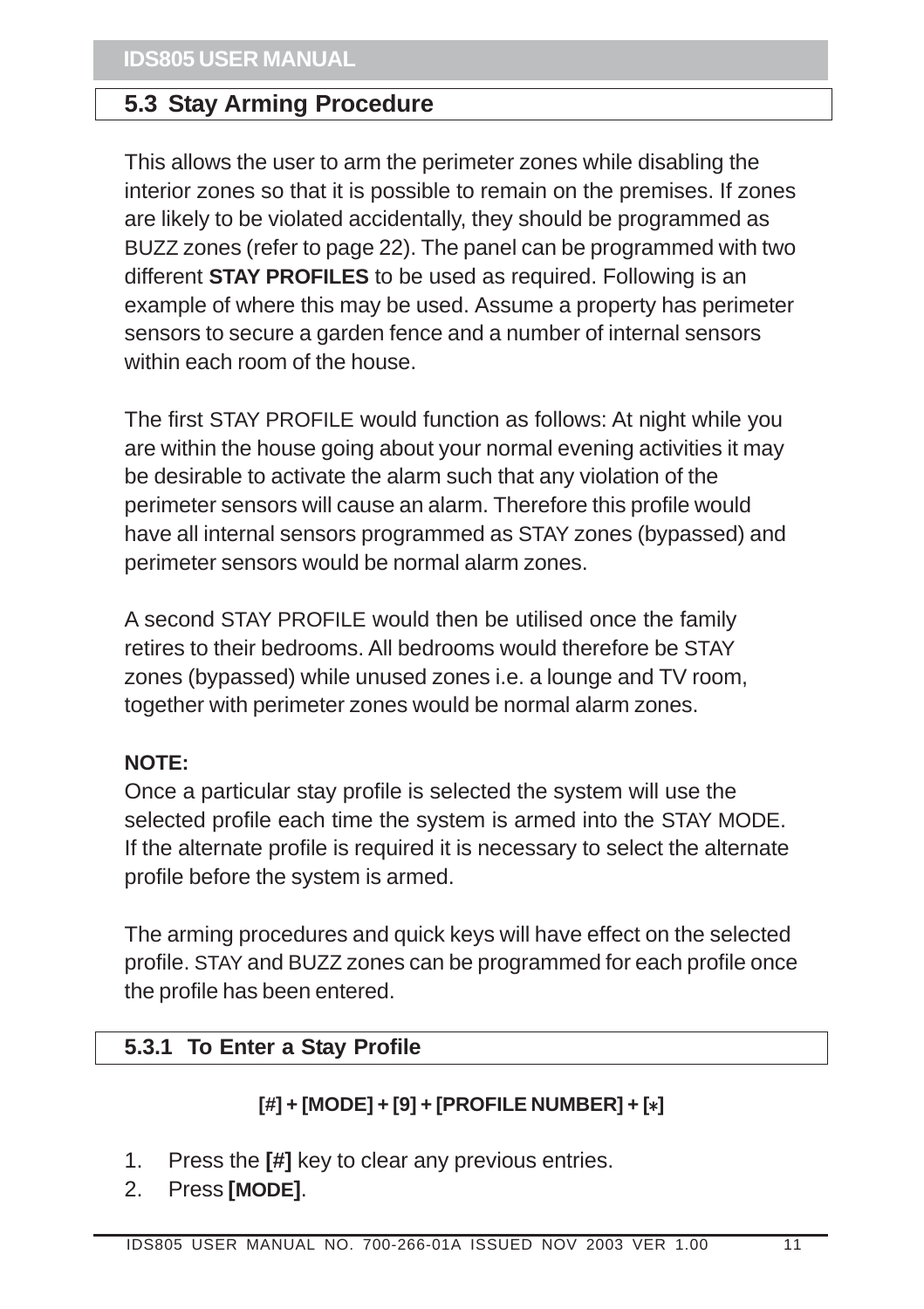- 3. Press **[9]** then press **[1]** or **[2]** for the required profile.
- 4. Press **[]** to enter. A long double beep should be heard.
- 5. Program STAY and BUZZ zones for the profile or ARM the profile (See sections 12 and 13).

#### **5.3.2 To Stay Arm**

#### **[#] + [USER CODE]**

(Do not leave premises)

- 1. Select the required STAY PROFILE.
- 2. Ensure that the READY indicator is illuminated; if not, check that all protected doors and windows are closed and that motion has ceased in the areas covered by motion detectors.
- 3. If necessary, close the front door.
- 4. Press the **[#]** key to cancel any unintended entries.
- 5. Enter a valid **[USER CODE]**.
- 6. DO NOT open the front door. If the front door is opened the system will arm in AWAY mode.
- 7. The ARMED indicator will illuminate and the keypad buzzer will sound on and off for the duration of the exit delay.
- 8. The AWAY indicator will remain extinguished.
- 9. Any STAY zones (shown by a steadily illuminated indicator) will be automatically bypassed.
- 10. Ensure that you enter only those zones that are bypassed.

## **5.4 Quick Stay Arming**

#### **[5]**

(Hold down the key until the keypad buzzer sounds)

It is possible to STAY arm by holding down the **[5]** key until the keypad beeps. There is no exit delay.

## **5.5 Stay Arm and Go**

#### **[6]**

(Hold down the key until the keypad buzzer sounds)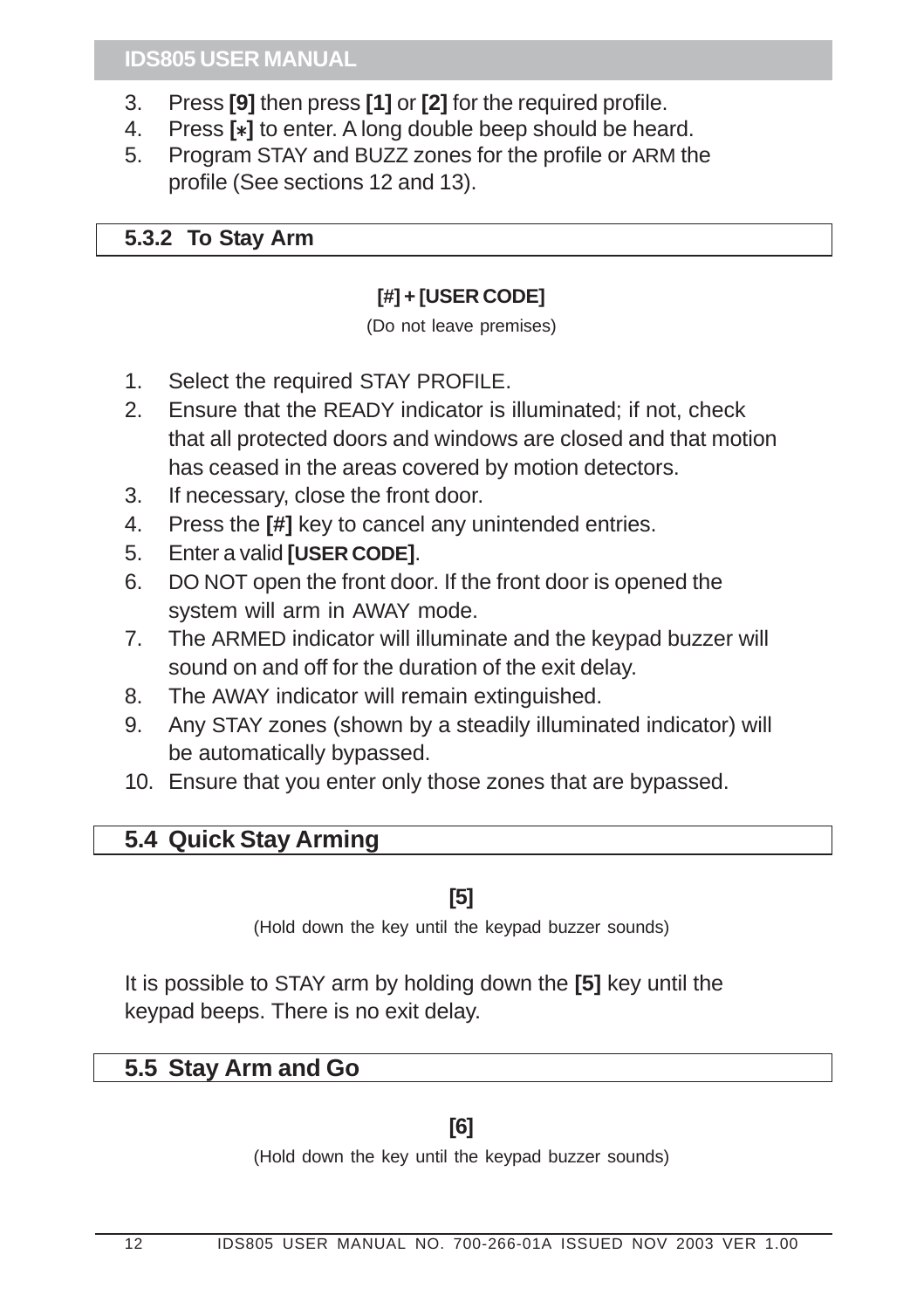This is a quick function which allows the user to STAY arm and leave the premises.

- 1. Hold down the **[6]** key until the keypad buzzer sounds. The keypad buzzer will now sound on and off for the duration of the exit delay
- 2. At the end of the exit delay the ARMED indicator will illuminate and the AWAY indicator will remain extinguished. Any stay zones will be bypassed.
- 3. Be sure to leave only via the follower and entry/exit zones.

## **5.6 Arming from a Key-Switch or Remote Control**

There are several option related to this function. Verify with your installer which of the following have been installed:

- Key-Switch or Remote Control installed
- □ Exit Delay with Key-Switch or Remote Control
- $\Box$  Siren toot on Arm
- □ Siren on toot Disarm
- 1. Ensure that the READY indicator is illuminated before leaving.
- 2. Leave and close the door (remembering to lock!).
- 3. Press the remote button or twist and release the key-switch.
- 4. The alarm will arm immediately and the remote ARM indicator will illuminate.

OR

If an exit delay has been enabled, the exit delay will begin.

5. If programmed to do so, the siren will sound briefly - verify with your installer.

## **NOTE:**

If a remote control is used, it is advisable to have the siren sound on arm and disarm function enabled.

## **5.7 Auto-Arming**

Your system can be programmed to automatically arm itself daily at a preprogrammed time. Ask your installer to program this function if required. Should the premesis be occupied at the auto-arming time, a valid **[USER CODE]** entered during the 3 minute arming cycle will cancel the process.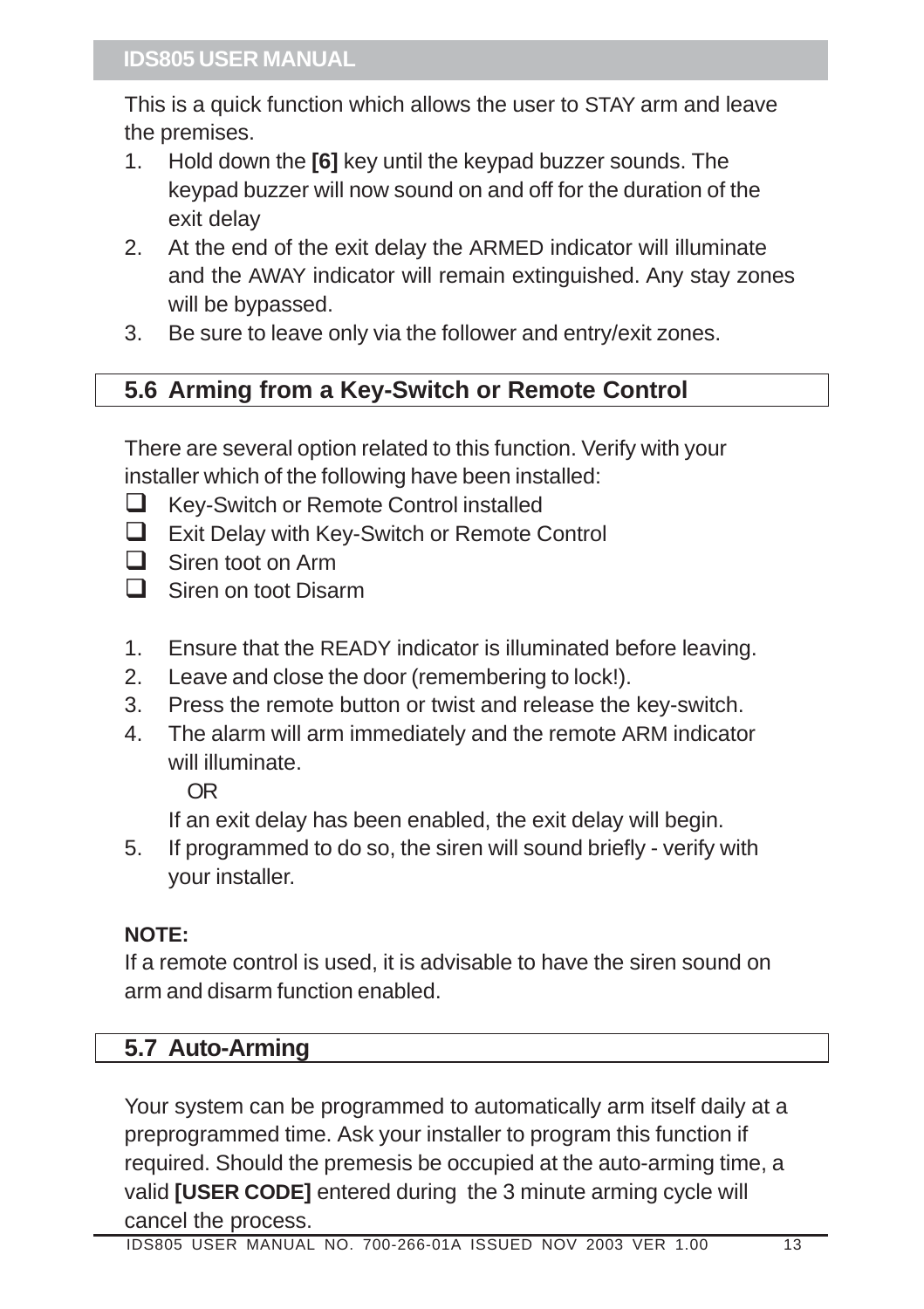## **5.8 Arming with Entry/ exit or Follower Zones Violated**

The system can be programmed to arm even if the entry/ exit or follower zones are violated. Follow the normal arming procedures i.e. Enter a valid **[USER CODE]**, but it is not necessary to close the front door.

## **5.9 Forced Arming**

If so programmed, the panel can be armed even if there are violated zones. This means that a monitored window can be left open or other zones can be violated and the panel will still arm. If the violated zone is then cleared, the panel will resume monitoring the zone, hence causing an alarm condition or initiation of entry delay, as appropriate, if violated.

## **6. Zone Bypassing**

- The term BYPASS is used to describe a zone that has been deactivated; i.e. violation of a bypassed zone will not cause an alarm.
- $\div$  It is used when:
	- $\div$  access is needed to part of the protected area while the system is armed.
- $\div$  Zones cannot be bypassed once the system is armed.
- Bypassed zones are automatically cancelled each time the system is disarmed and must be re-bypassed before the next arming.

## **6.1 To Bypass a Zone**

#### **[] + [ZONE NUMBER]**

- 1. Press the **[]** key (while bypassing zones, violated zones will be flashing).
- 2. Press the number corresponding to the zone you need to bypass e.g. the **[2]** key if you wish to bypass zone 2.
- 3. The relevant zone indicator will illuminate to indicate that the zone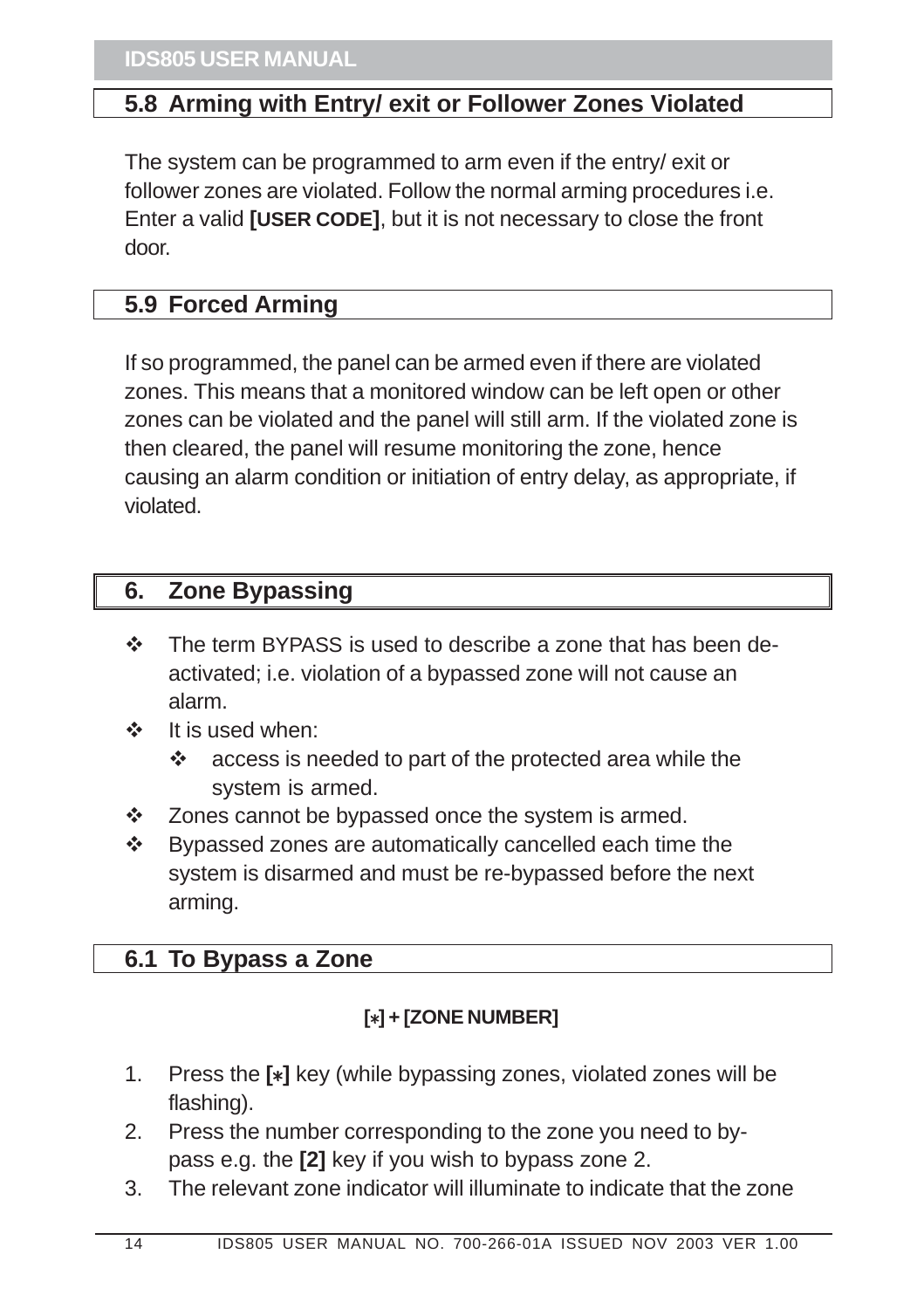is now bypassed.

4. Repeat steps 1 and 2 to bypass any other zones.

#### **NOTE:**

Some zones may be programmed to function in a manner which does not permit bypassing e.g. Panic zones.

## **6.2 To Un-Bypass a Zone**

#### **[] + [ZONE NUMBER]**

- 1. Press the **[]** key.
- 2. Press the number corresponding to the currently bypassed zone
- 3. The zone indicator will extinguish the zone is now active.

## **7. Disarming the System**

## **7.1 Disarming with a User Code**

## **[#] + [USER CODE]**

To disarm the system, enter a valid **[USER CODE]** before the expiry of the entry delay. Although not essential, it is recommended that the **[#]** key be pressed before entering a user code as this clears any unintended key entries.

- $\div$  Enter the premises through a designated entry/exit door. Entering via any other route will cause an alarm.
- $\cdot$  As soon as the entry/exit zone is violated i.e. the door has been opened, the entry delay begins.
- \* The keypad buzzer will sound for the duration of the entry period to indicate that a valid user code is required.
- $\div$  If the ARMED indicator remains illuminated, an error was made while entering the user code, press the **[#]** key and re-enter the code.
- $\div$  Once the system disarms, the ARMED indicator will extinguish and the keypad buzzer will stop sounding.
- $\cdot \cdot$  If no valid user code has been entered by the end of the entry delay period, an alarm condition will be registered.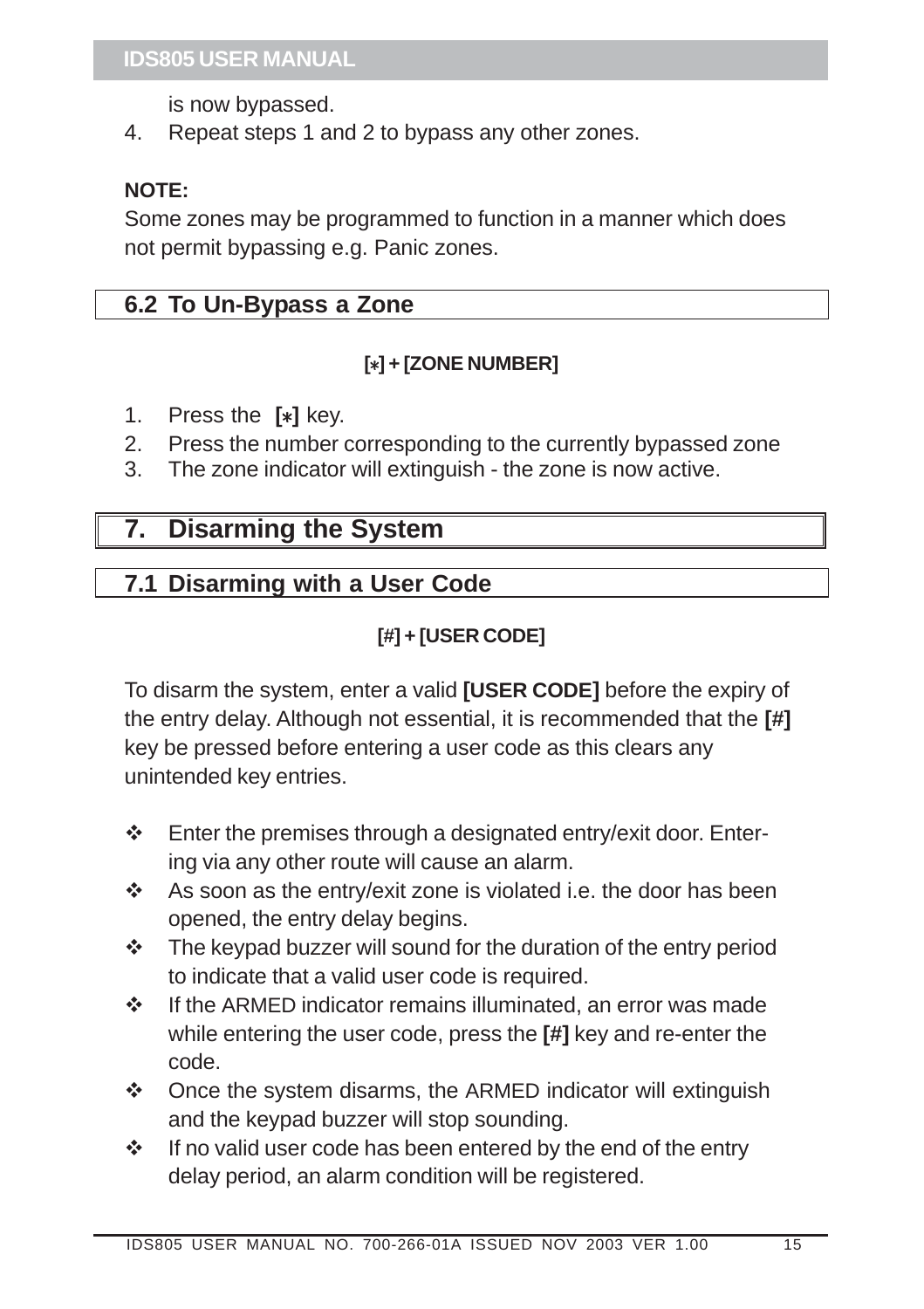- $\div$  If the entry period is too short, have your installer change the entry delay period.
- $\div$  If four incorrect user codes are entered consecutively while either arming or disarming the system, the keypad will be nonresponsive for 30 seconds. Your monitoring company will also be notified on a keypad tamper.

#### **NOTE:**

## I**f the ARMED indicator is flashing upon entry, there has been a violation. The intruder may still be inside! Call for assistance.**

#### **NOTE**:

If a strobe (or flashing light) has been installed and an alarm condition is registered the light will continue flashing after the siren has stopped sounding. Entering a valid **[USER CODE]** will cancel the strobe.

## **7.2 To Disarm with a Key-Switch or Remote Control**

- 1. Press the remote button or twist and release the key-switch.
- 2. The system will disarm and the remote indicator (if installed) will extinguish.
- 3. If programmed to do so, the siren will sound briefly verify with your installer.

## **8. Emergency Situations**

## **8.1 Fire Alarm**

## **[F]**

(Hold down the key until the keypad buzzer sounds)

- If the **[F]** key is pressed until the keypad beeps (approximately 1 second) a FIRE ALARM condition will be activated.
- The FIRE ALARM CONDITION can also be triggered by a smoke detector connected to an appropriately programmed zone.
- The siren will sound and the FIRE REPORTING CODE will be transmitted to the monitoring company.
- To silence the siren enter a 4 digit **[USER CODE]**. The siren will stop sounding after 10 minutes if no user code is entered.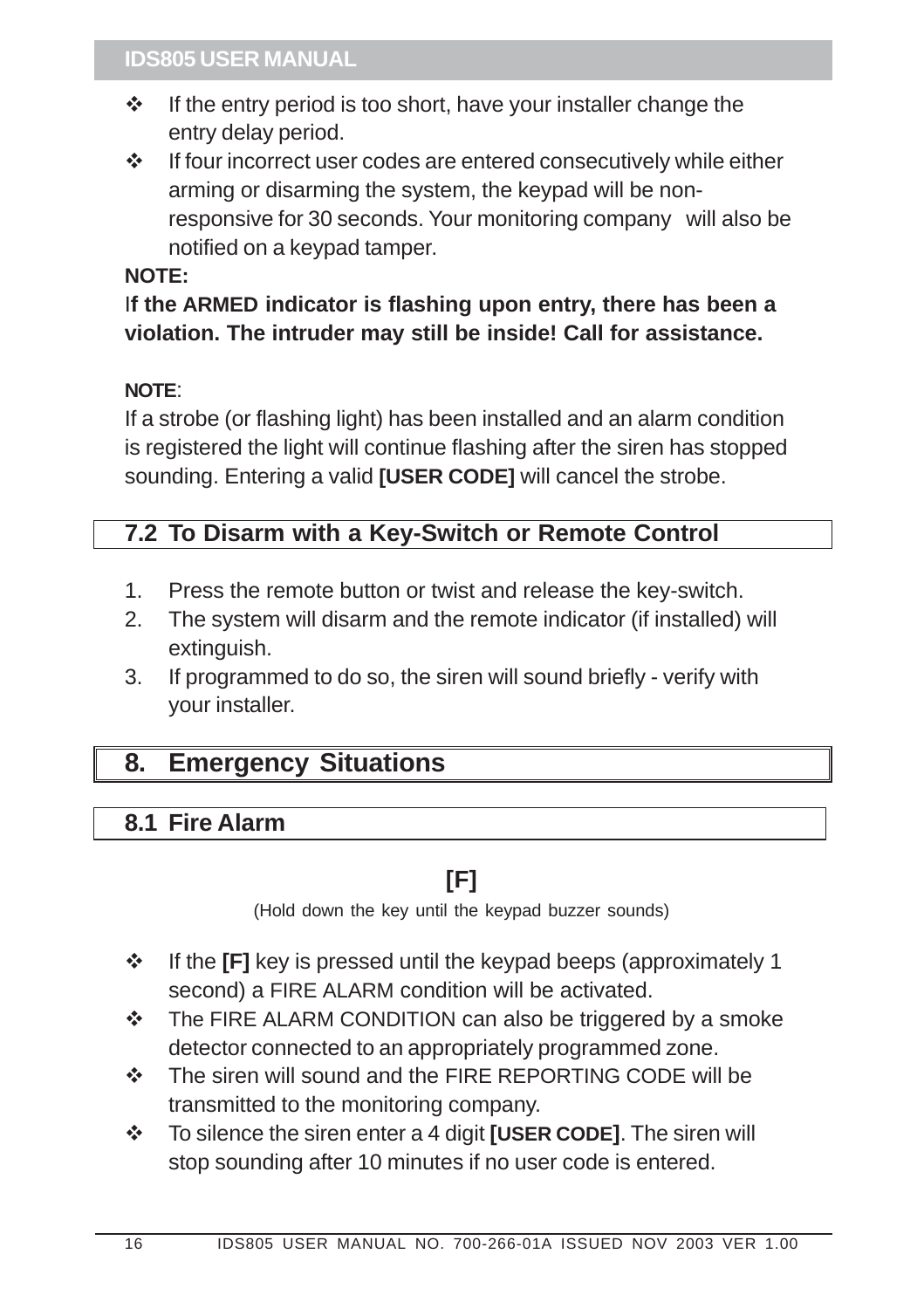#### **8.2 Panic Alarm**

# **[P]**

(Hold down the key until the keypad buzzer sounds)

- If the **[P]** key is pressed until the keypad beeps (approximately 1 second) a PANIC ALARM condition will be activated.
- \* A PANIC ALARM can also be activated by any FIXED PANIC or REMOTE PANIC buttons which may have been installed.
- $\cdot \cdot$  If audible panic option has been selected, the siren will sound. A PANIC REPORTING CODE will be transmitted to the monitoring company.
- To silence the siren, enter a valid 4 digit **[USER CODE]**. If the siren is not cancelled, it will stop automatically after the programmed SIREN TIME OUT period.
- $\div$  Ensure that your installer has enabled this function if it is required.
- $\div$  Press this key only in an emergency situation that requires response by emergency personnel.

## **8.3 Medical Alarm**

# **[M]**

(Hold down the key until the keypad buzzer sounds)

- If the **[M]** key is pressed until the keypad beeps (approximately 1 second) a MEDICAL ALARM condition will be activated.
- The keypad's buzzer will sound rapidly for 5 seconds to indicate that a medical alarm has been initiated.

## **8.4 Duress Code**

## **[#] + [DURESS CODE]**

- $\cdot \cdot$  This is a special 4 digit user code which should only used in the unique situation where an intruder forces one to disarm the system "under duress".
- When the **[DURESS CODE]** is entered, the control panel disarms normally - however a DURESS REPORTING CODE is trans-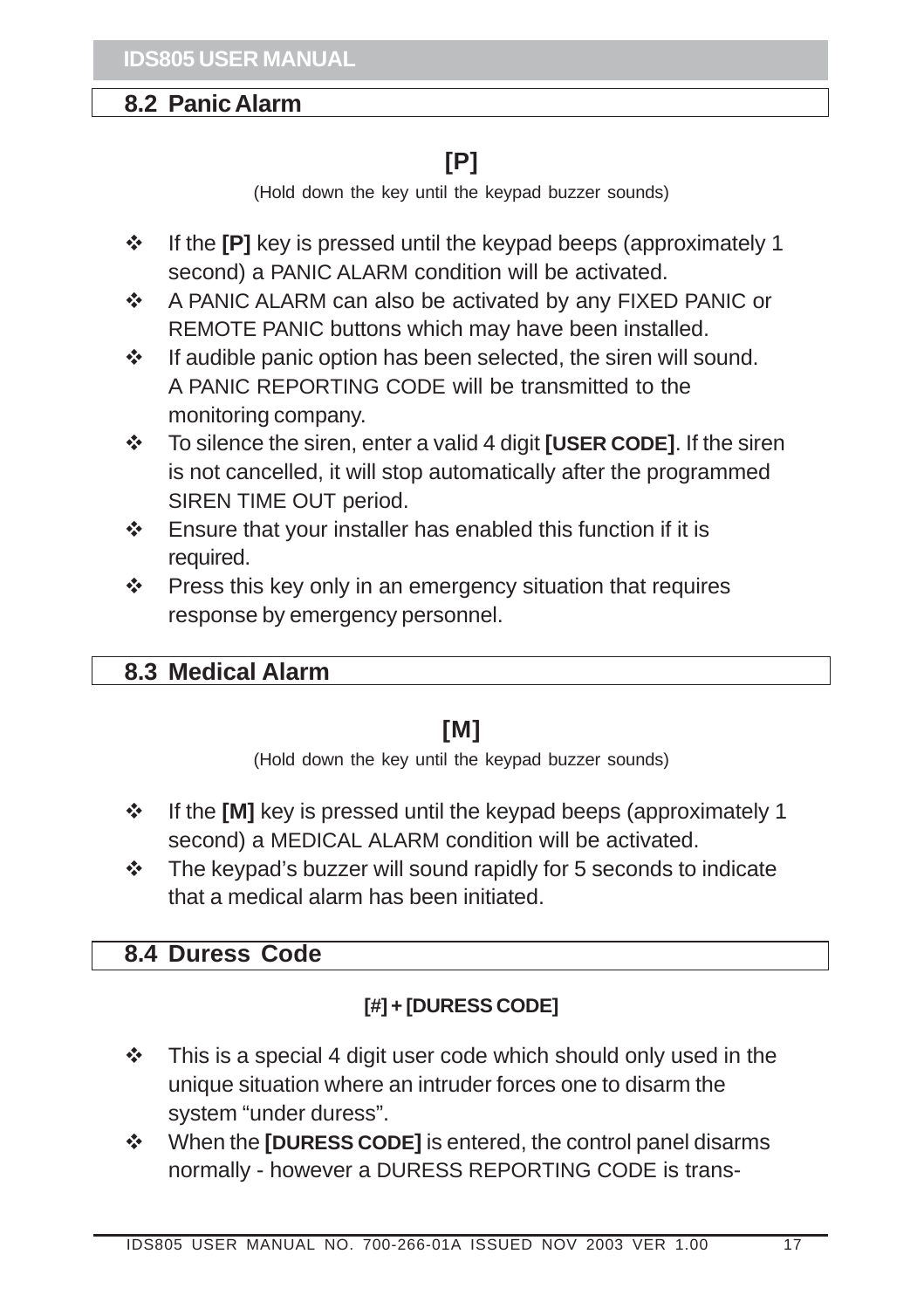mitted to the monitoring company to inform them that you have been forced to disarm the control panel by an intruder.

 $\cdot \cdot$  It is advisable to choose a code that can be easily remembered by all family (or staff) members.

## **9.0 Emergency Evacuation Plan**

An emergency evacuation plan should be established in case of a fire:

- $\cdot \cdot$  Draw up a floor plan of your premises showing windows, doors, stairs and rooftops that can be used for escape.
- Indicate a suitable escape route for each room. Always keep these routes free of obstruction.
- $\div$  Establish a meeting place outdoors for a headcount of the building's occupants.
- ❖ Practice escape procedures.

## **10. System Memory**

#### **10.1 Alarm Memory:**

The Alarm Memory displays any zones which were violated or bypassed the last time the system was armed. If the ARMED indicator is flashing before you disarm the system, a violation has occurred. To view which zone was violated, disarm the panel and continue as indicated below.

#### **To Display Alarm Memory:**

## **[0]**

(Hold down the key until the keypad buzzer sounds)

- 1. Hold down **[0]** until the keypad buzzer sounds.
- 2. The READY indicator will extinguish and the keypad buzzer will sound briefly.
- 3. Flashing zone indicators show which zones were violated during the last armed period.
- 4. The memory status will be displayed for five seconds, or until the **[#]** is pressed.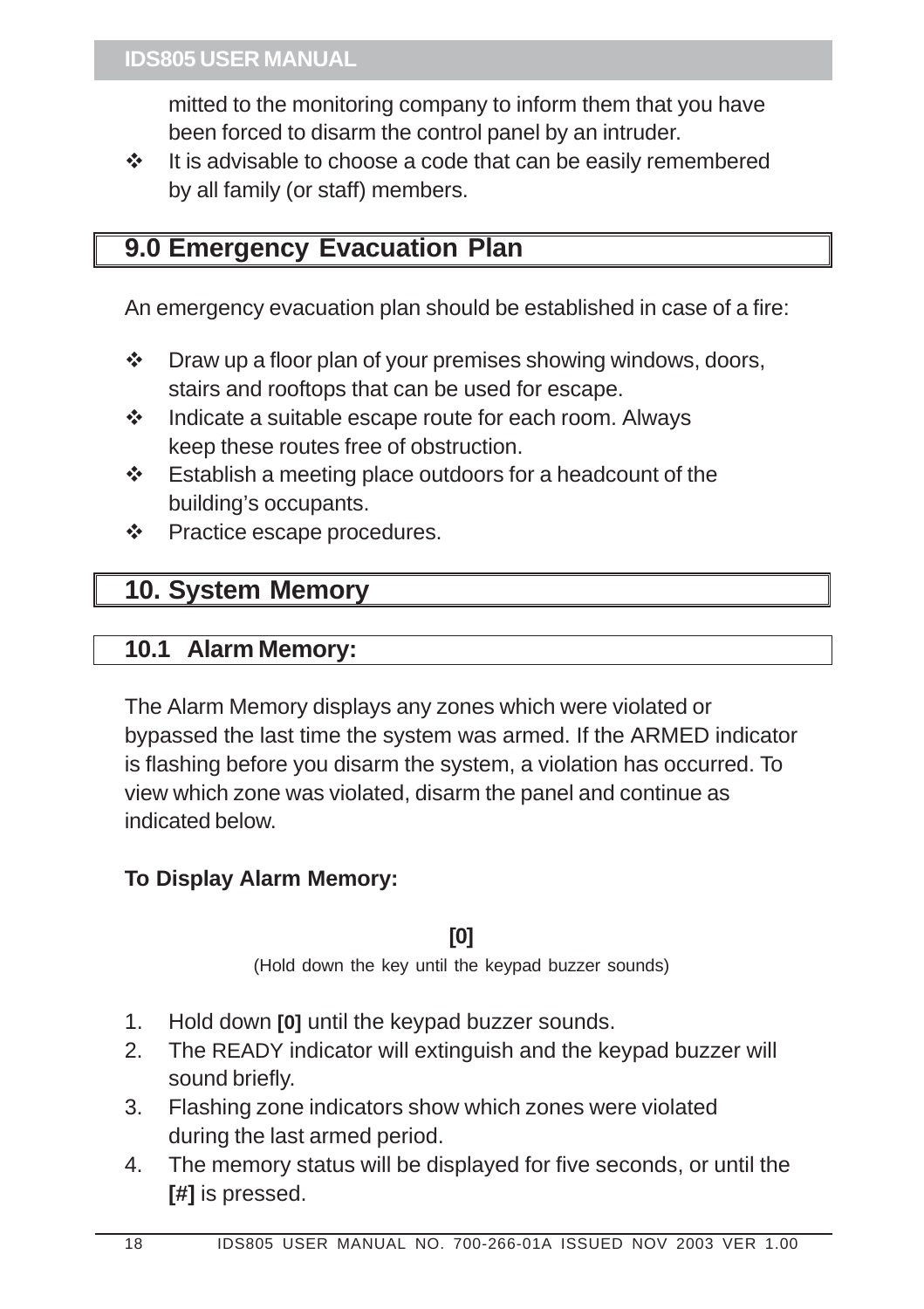5. The alarm memory will be erased the next time the system is armed.

## **10.2 Zone Bypassed Memory**

The Zone Bypassed Memory displays any zones which were bypassed during the most recent arming cycle.

#### **To Display Zone Bypassed Memory:**

## **[0]** then **[1]**

- 1. Hold down **[0]** until the keypad buzzer sounds.
- 2. The READY indicator will extinguish and the keypad buzzer will sound briefly.
- 3. Flashing zone indicators show which zones were violated during the last armed cycle.
- 4. To view any bypassed zones, press the **[1]** key once.
- 5. Zones that have have been bypassed will have flashing indicators.
- 6. The memory status will be displayed for five seconds.
- 7. The zone bypassed memory will only be erased if the **[#]** key is pressed while the memory is being displayed.

## **10.3 Zone Tamper Memory**

The Zone Tamper Memory displays any zones where a tamper condition has occurred.

## **To Display Zone Tamper Memory:**

#### **[0]** then **[2]**

- 1. Hold down **[0]** until the keypad buzzer sounds.
- 2. The READY indicator will extinguish and the keypad buzzer will sound briefly.
- 3. Flashing zone indicators show which zones were violated during the last armed cycle.
- 4. To view any tampered zones, press the **[2]** key once.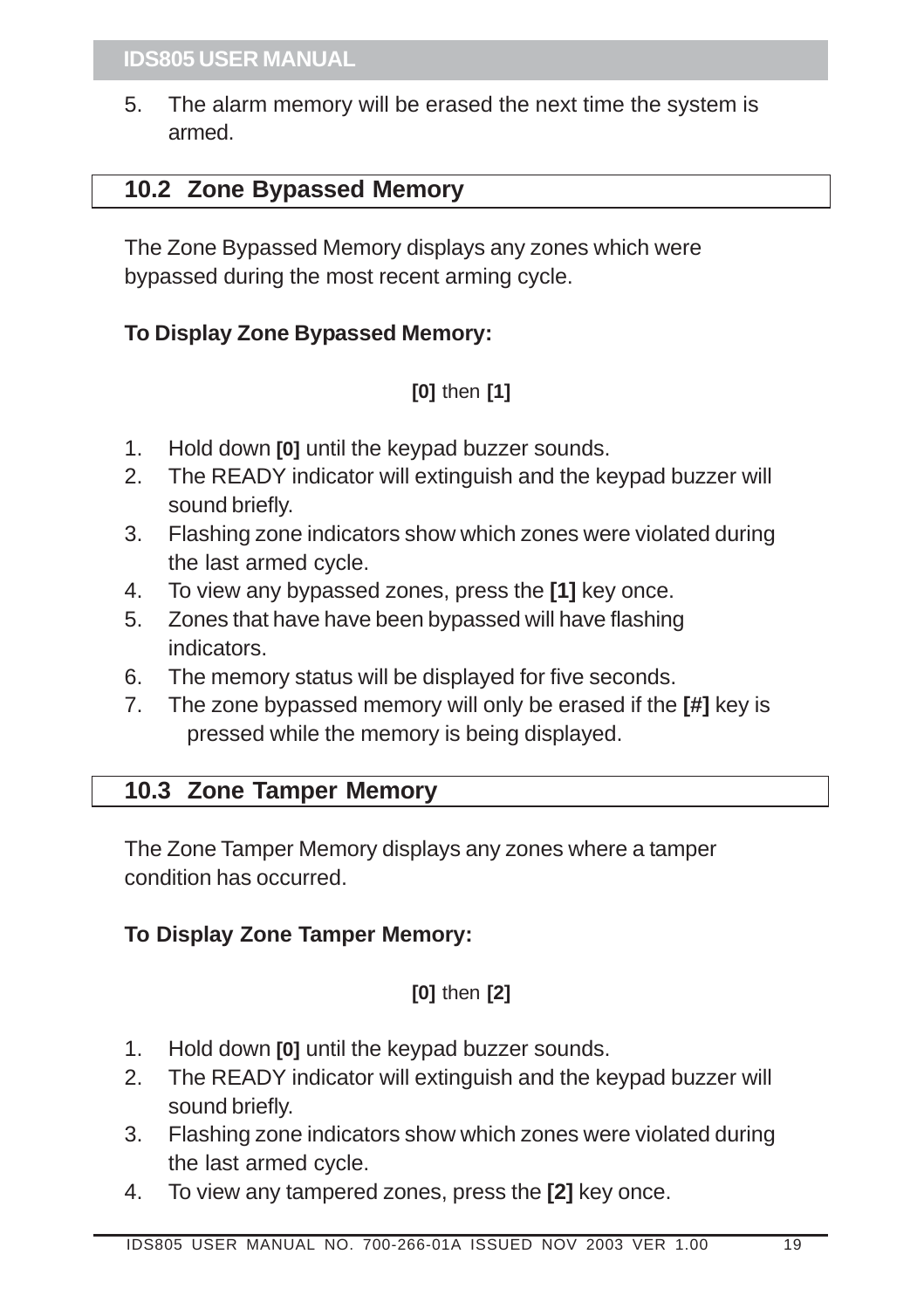- 5. Zones that have registered a tamper condition will have flashing indicators.
- 6. The memory status will be displayed for five seconds.
- 7. The zone tamper memory will only be erased if the **[#]** key is pressed while the memory is being displayed.

# **11. User Codes**

The IDS805 Alarm Panel has 15 programmable user codes.

Code 1 :Master User Code

Code 2 - 13 :General User Codes

Code 14 : Maids Code

Code 15 :Duress Code

## **11.1 Entering New and Changing Existing User Codes.**

 **[] + [MASTER USER CODE] + [] + [CODE NUMBER] + [] + [NEW CODE] + []**

- 1. Hold down the **[]** key until the keypad buzzer sounds.
- 2. The ARMED and READY indicators will flash alternately, indicating that the system is in the mode which allows programming of user codes.
- 3. Enter the **[MASTER USER CODE]** (the factory default is 1234) followed by the **[]** key.
- 4. The ARMED and READY indicators will begin to flash simultaneously indicating that the correct master code was entered. If an invalid code was entered the keypad buzzer will beep three times.
- 5. Enter the **[USER CODE NUMBER]** you wish to change (1-15) followed by the **[]** key.
- 6. Enter the new 4 digit **[USER CODE]** and press the **[]** key.
- 7. Repeat steps 5-6 to enter or change other user codes.
- 8. Once all the codes are programmed, press the **[#]** key to exit.

## **11.2 Deleting User Codes**

Follow steps 1-5 of the previous procedure but only press the **[]** key in step 6. That particular code will be deleted.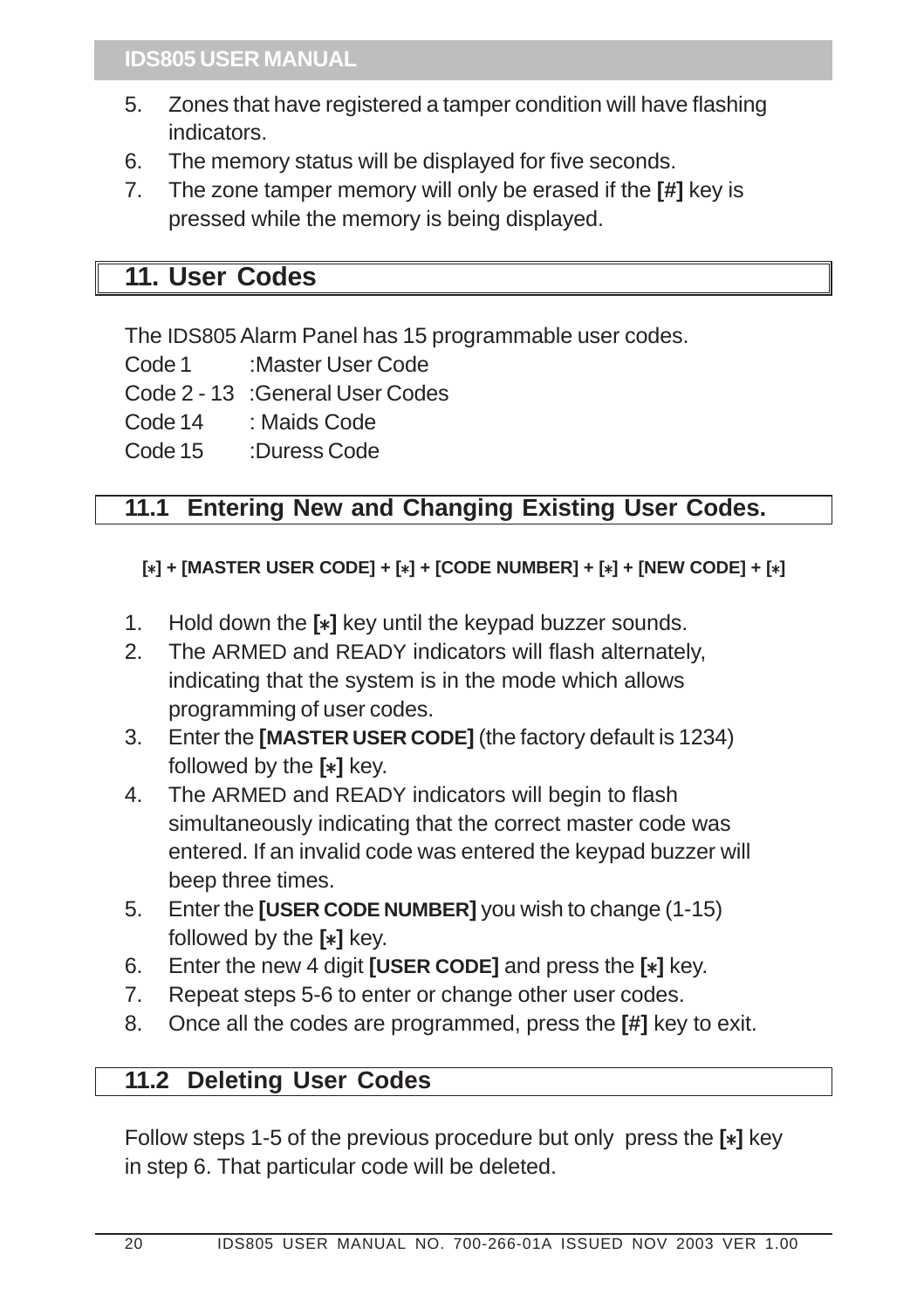#### **11.3 Maids Code**

The maids code (user 14) may be used to limit access to the premises. The maids code will only disarm the system if the same code was used for arming. If armed with a code other than a maids code, the system will view an attempt to disarm with the maids code as an invalid entry. Any valid user code will disarm the system if it has been armed with the maids code.

#### **EXAMPLE:**

If a maid is expected on a Monday, arming the system on a Monday morning using the maids code will allow the maid to disarm the system. On days that any other user code (i.e. not a maids code) has been used to arm the system entering the maids code will not disarm the system.

## **12. Stay Zones**

Stay zones are those zones which are bypassed automatically when the system is STAY ARMED. To avoid triggering the alarm, zones such as bedrooms, or other areas which require access, must be bypassed. Stay zones need only be programmed once. Each time the system is armed in the stay mode the preselected stay zones will be bypassed automatically.

## **12.1 To Program Stay Zones**

#### $[3] + [ZONE NUMBER] + [*] + [#]$

- 1. Hold down the **[3]** key until the keypad buzzer sounds. The AWAY indicator will flash to show that the panel is in the Stay Zone programming mode.
- 2. Press the **[NUMBER]** corresponding to the zone you wish to be a STAY zone followed by the **[]** key.
- 3. The relevant zone indicator will illuminate. (Buzz zones will be shown by flashing indicators. See Section 13. A Buzz zone cannot be selected as a Stay zone; the Buzz status must be cleared first.)
- 4. Repeat step 2 until all stay zones are selected.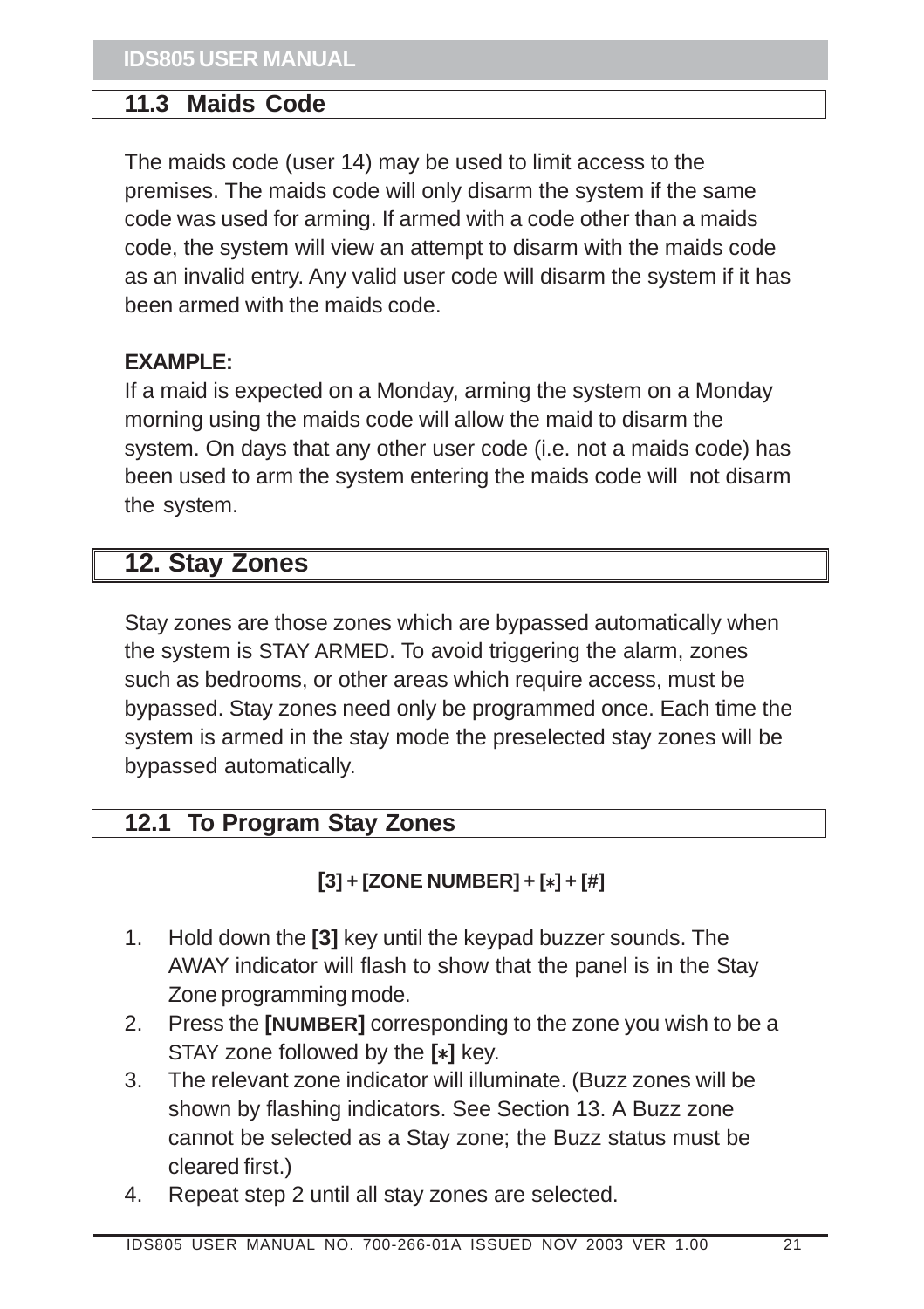4. Press the **[#]** key to exit the stay zone programming mode.

#### **12.2 To Cancel the Stay Zones**

#### **[3] + [ZONE NUMBER] + []+ [#]**

If an area programmed as a STAY zone will no longer be violated during STAY arming, then the STAY status of such a zone should be cancelled. This will allow the system to protect that area during a stay arm cycle.

- 1. Ensure that the READY indicator is illuminated.
- 2. Hold down the **[3]** key until the keypad buzzer sounds. The AWAY indicator will flash to show that the panel is in the Stay Zone programming mode.
- 3. Press the **[NUMBER]** corresponding to the STAY zone you wish to cancel followed by the **[]** key.
- 4. The relevant zone indicator will extinguish.
- 5. Press the **[#]** key to exit the stay zone programming mode. **NOTE:**

The system will automatically exit this mode after 60 seconds.

## **13. Buzz Zones**

Buzz zones are used when Stay arming. When triggered, buzz zones will cause the keypad buzzer to sound for a period of 30 seconds during which time a valid user code must be entered. If a valid user code is not entered during this period the system will register an alarm condition. It is advisable to program Buzz zones if you are likely to accidentally trigger these zones or if you have pets.

This feature helps prevent unnecessary false alarms

## **13.1To Program Buzz Zones**

#### **[4] + [ZONE NUMBER] + [] + [#]**

1. Ensure the READY indicator is illuminated.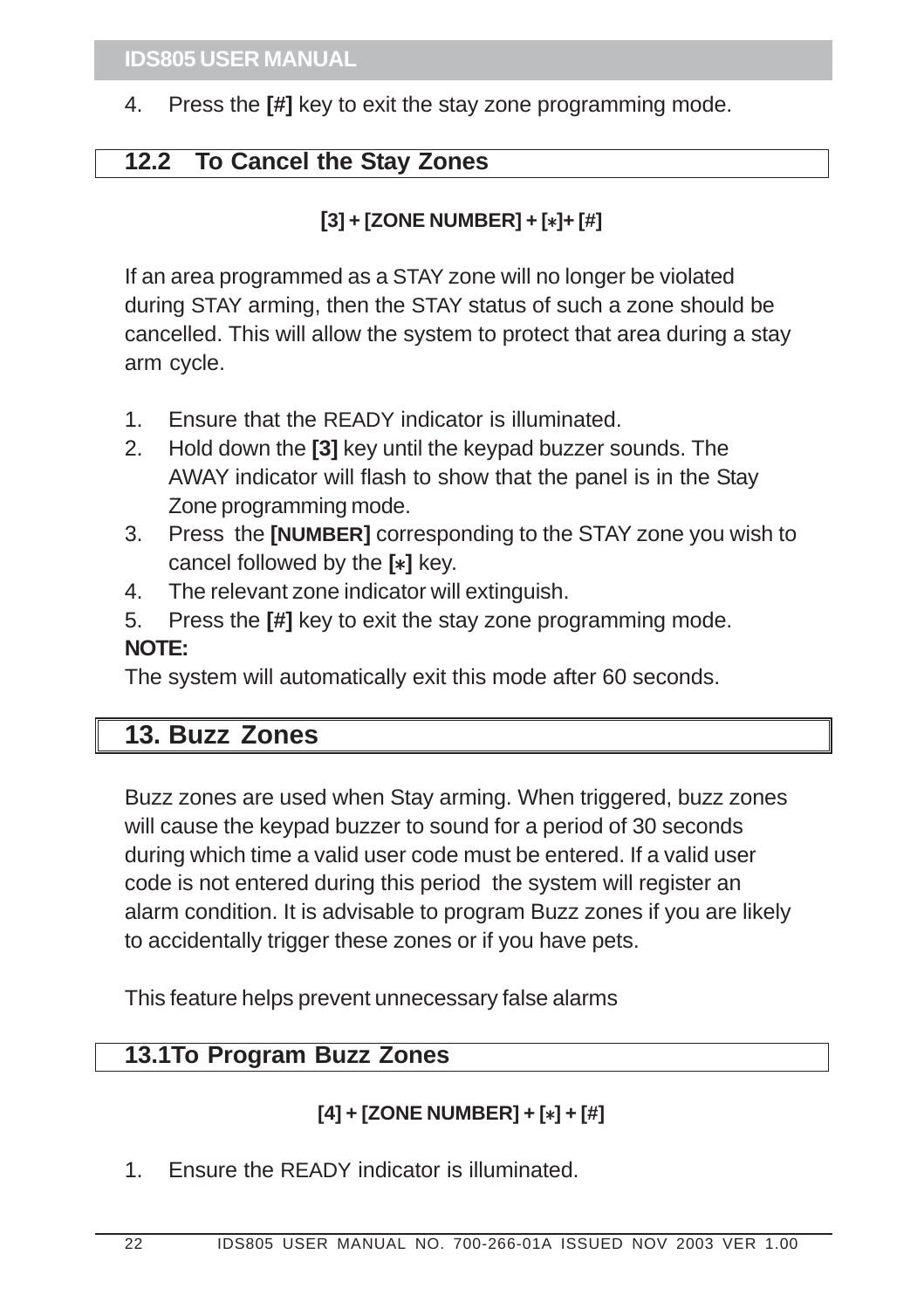- 2. Hold down the **[4]** key until the keypad buzzer sounds. The AWAY indicator will flash to show that the panel is armed in the Buzz Zone programming mode.
- 3. Press the **[NUMBER]** corresponding to the zone you wish to be a Buzz zone followed by the **[]** key.
- 4. The relevant Buzz zone will be shown by the illuminated zone indicator. (Stay zones will be shown by flashing indicators. See Section 12. A Stay zone cannot be selected as a Buzz zone; the Stay status must be cleared first).
- 5. Repeat steps 1-3 until all the required Buzz zones are programmed.
- 6. Press the **[#]** key to exit the buzz programming mode.

## **13.2 To Cancel Buzz Zones**

## $[4] + [ZONE NUMBER] + [*] + [#]$

- 1. Ensure that the READY indicator is illuminated.
- 2. Hold down the **[4]** key until the keypad buzzer sounds. The AWAY indicator will flash to show that the panel is armed in the Buzz Zone programming mode.
- 3. Press the **[NUMBER]** corresponding to the BUZZ zone you wish to cancel followed by the **[]** key.
- 4. The relevant zone indicator will extinguish.
- 5. Press the **[#]** key to exit the buzz zone programming mode.

## **NOTE:**

The system will automatically exit this mode after 60 seconds.

# **14. Chime Zones**

The chime mode allows the user to monitor nominated zones while the system is disarmed. The keypad buzzer will sound briefly when the nominated zone is violated - the siren will NOT sound and no alarm condition will be reported.

## **EXAMPLE**:

You wish to know when someone enters or exits the front door, the keypad will beep each time the door is opened if that zone is programmed as a chime zone.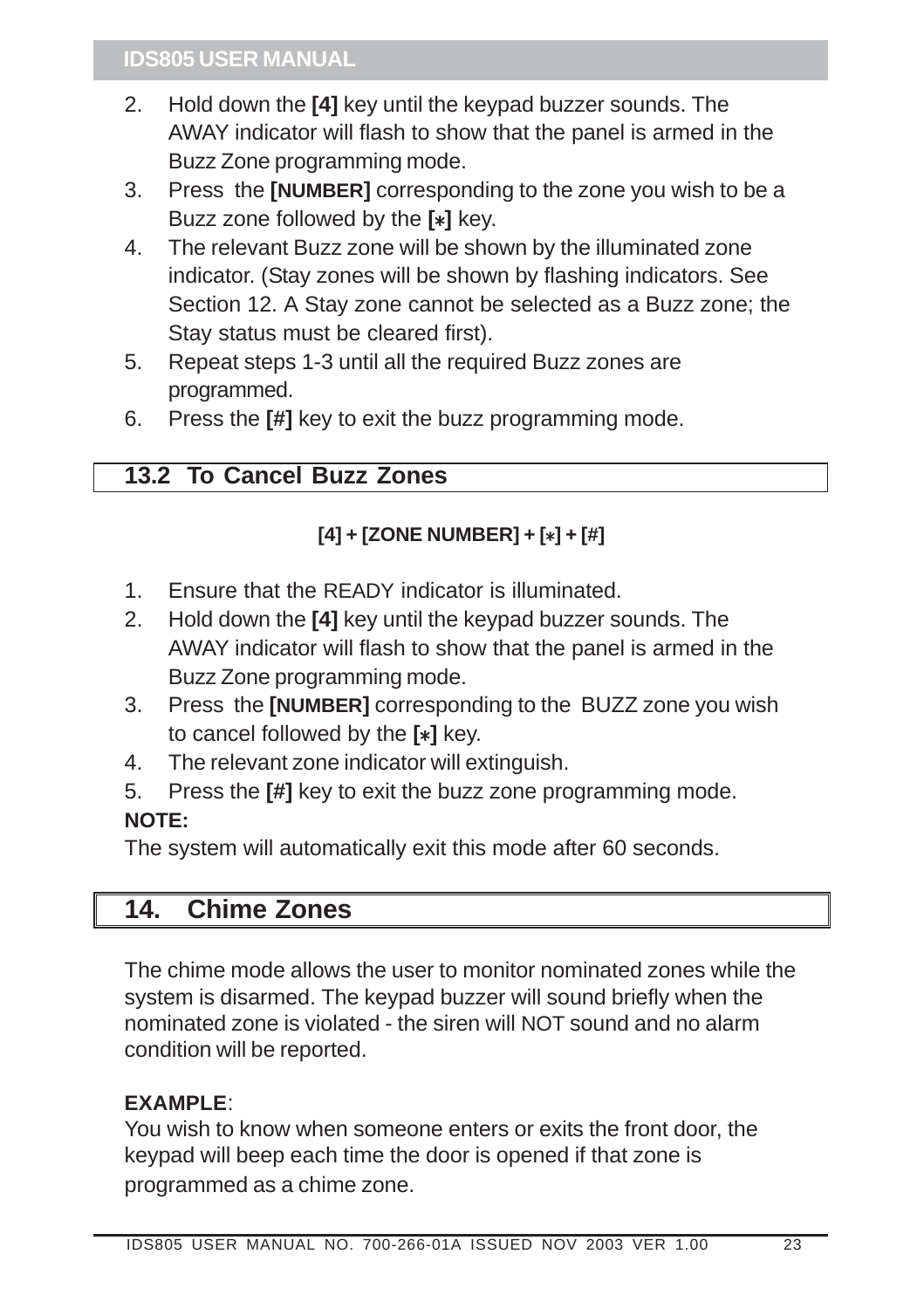## **14.1 To Program the Chime Zones**

## $[2] + [ZONE NUMBER] + [*] + [#]$

- 1. Hold down the **[2]** key until the keypad buzzer sounds.
- 2. The AWAY indicator will flash to show that the panel is In the chime zone programming mode.
- 3. To program a zone as a chime zone, press the key corresponding to that zone followed by the **[]** key. The zone indicator will illuminate.
- 4. Program any other zones you wish to select as chime zones as per step 3.
- 5. Press the **[#]** key to exit the chime programming mode.

## **14.2 To Cancel the Chime Zones**

## $[2] + [ZONE NUMBER] + [*] + [#]$

- 1. Hold down the **[2]** key until the keypad buzzer sounds.
- 2. The AWAY indicator will flash to show that the panel is on the chime programming mode.
- 3. To cancel any chime zones, press the key corresponding to that zone followed by the **[]** key. The zone indicator will extinguish.
- 4. Press the **[#]** key to exit the chime programming mode.

#### **NOTE:**

The system will automaticaly exit this mode after 60 seconds.

# **15. Trouble-Shooting**

## **15.1 Trouble Conditions**

In the event of a trouble condition the power indicator will flash. Trouble Condition refers to Low Battery power and/or AC Mains Failure. Check that the plug is in place and switched on. If the power indicator is still flashing once these checks have been done, contact your installer who will then check the battery power.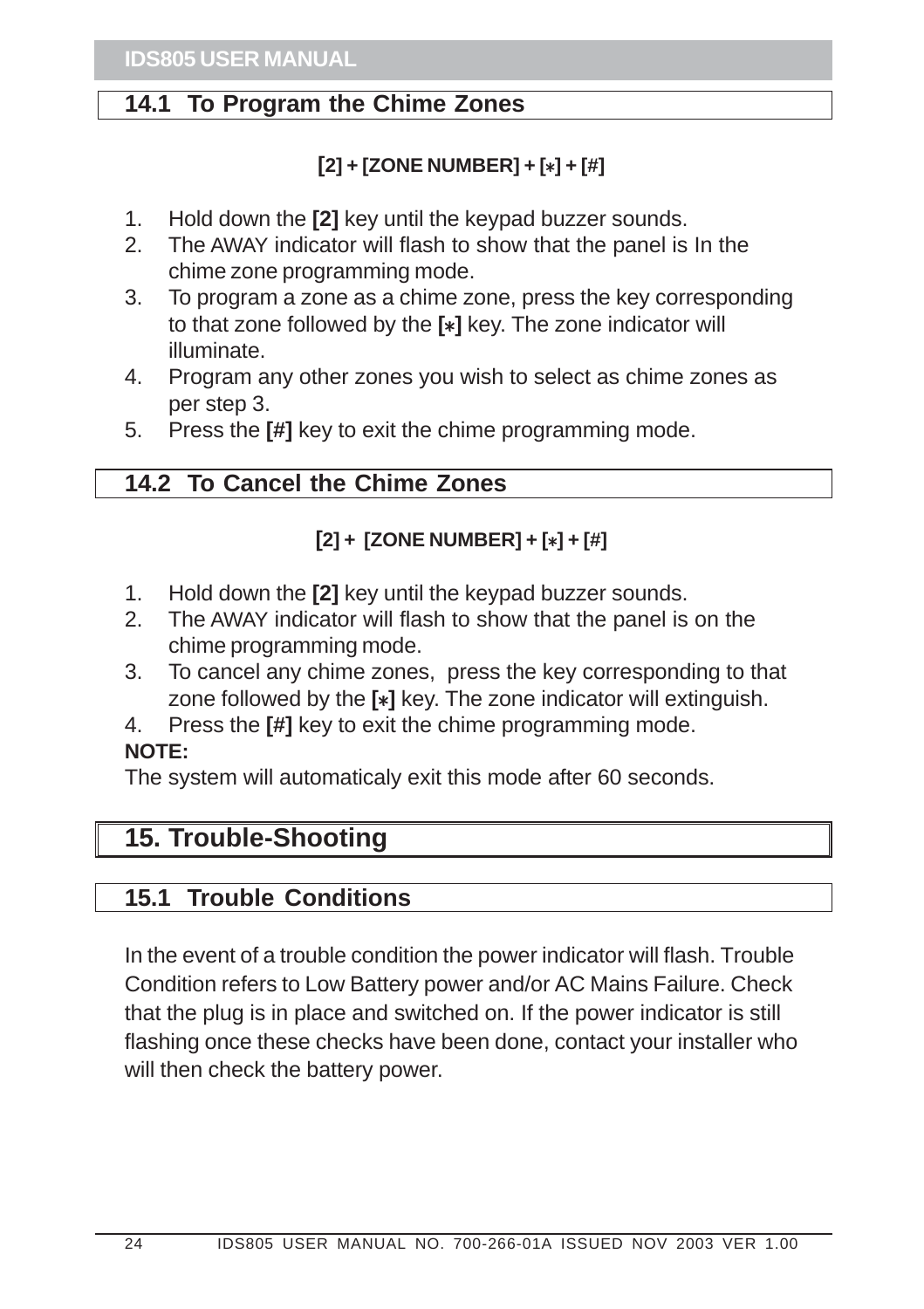#### **15.1.1 Viewing Trouble Conditions**

#### **[7]**

(Hold down the key until the keypad buzzer sounds)

If the POWER LED is flashing (or if so programmed, the keypad is beeping) hold down the **[7]** key for two seconds. The ARMED, AWAY and READY indicators will start flashing to show that the keypad is in the TROUBLE viewing mode. Refer to the table below to find the significance of each illuminated zone LED. The system will automatically exit the TROUBLE mode after ten seconds. To clear the trouble condition press **[#]** within 5 seconds of viewing. To simply cancel the beeping without viewing the trouble conditions, press **[#]**.

|   | <b>Indicator Trouble Condition</b>                          |
|---|-------------------------------------------------------------|
| 2 | Failure to communicate to monitoring company                |
| 3 | Mains power failure                                         |
| 4 | Low battery                                                 |
| 5 | The Telephone line has been cut or is not present           |
| 6 | The siren wire has been cut or the fuse has blown           |
| 7 | Keypad has experienced a tamper                             |
| 8 | Installers code must be entered to clear an alarm condition |

#### **N.B.**

If the zone 8 LED is illuminated contact your alarm installer immediately. Until an installer code has been entered, the system will NOT arm.

## **15.2 Problems When Arming the System**

#### **Is the code correct?**

If you enter the wrong user code the keypad will beep three times and the system will not arm.

#### **Is the READY Indicator illuminated?**

If this indicator is not illuminated, one or more zones are violated. A violation is shown by a flashing zone indicator. Ensure that all monitored doors and windows are closed. Bypassing a violated zone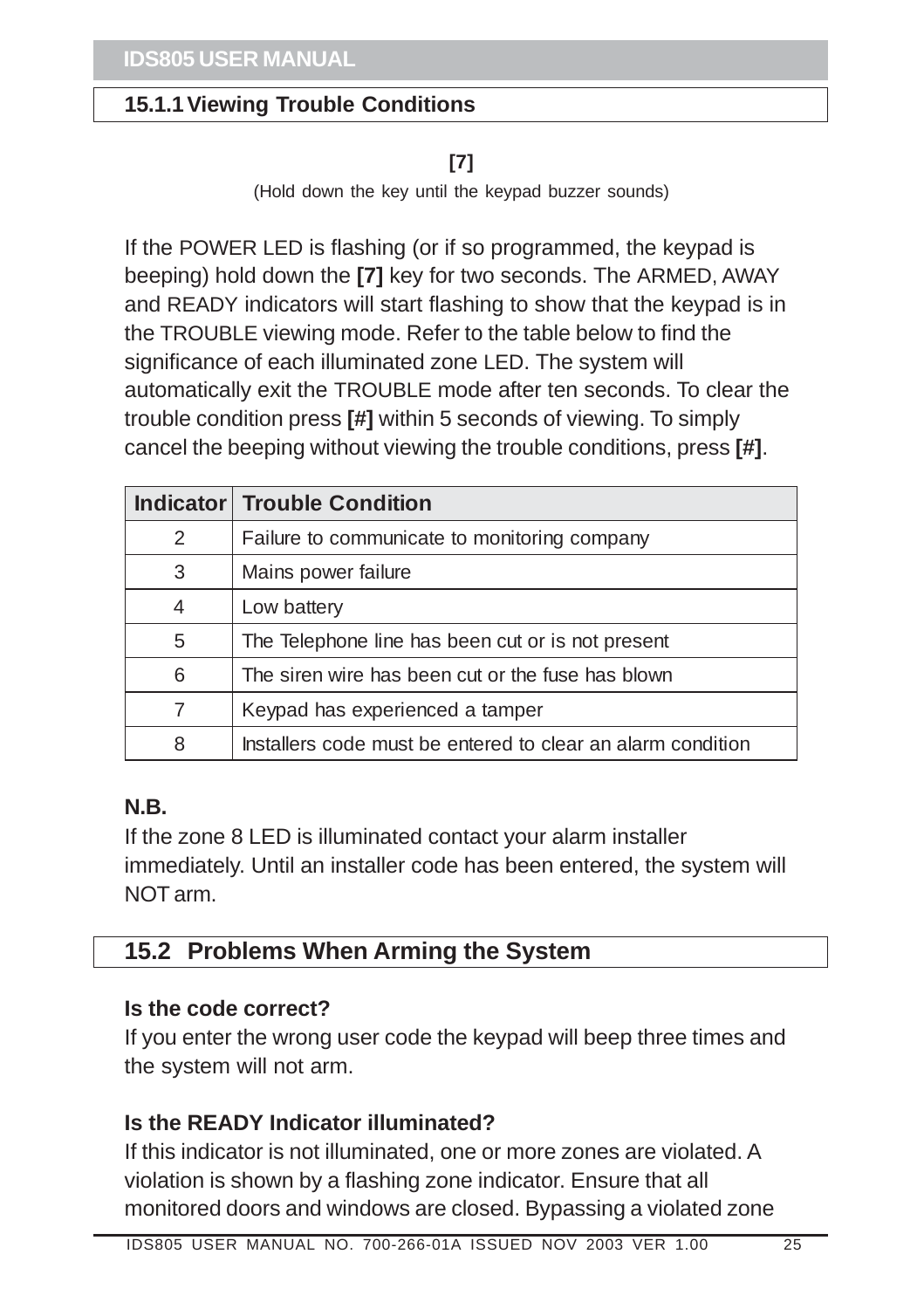will also create a READY condition.

#### **Does the installer need to reset the system?**

Hold down the **[7]** key until the keypad buzzer sounds. If the zone 8 LED is illuminated contact your alarm installer immediately. It will not be possible to arm the system until the installer mode has been entered by entering the installer code.

#### **Does the siren sound before you exit?**

The exit delay may be too short - ask your installer to adjust the exit delay.

#### **OR**

You have not left via a follower and entry/exit zone or have strayed into an instant zone. Either avoid these zones or ask your installer to change the zone type.

#### **15.3 Problems when disarming the system**

#### **Does the siren sound immediately upon entry?**

You have not entered via the entry/exit zone or have strayed into an instant zone.

#### **Does the siren sound before you get to the keypad?**

You have strayed into a non-follower zone

**OR**

You have taken too long to get to the keypad.

#### **The panel will not disarm?**

You may have entered an incorrect code. Press the **[#]** key first, then re-enter your user code.

#### **15.4 For Service**

#### **Central Station Information:**

| ≖.<br>ΙA<br>← tunt – | ephone |  |
|----------------------|--------|--|
|                      |        |  |

#### **Installer Information:**

Account #:  $\blacksquare$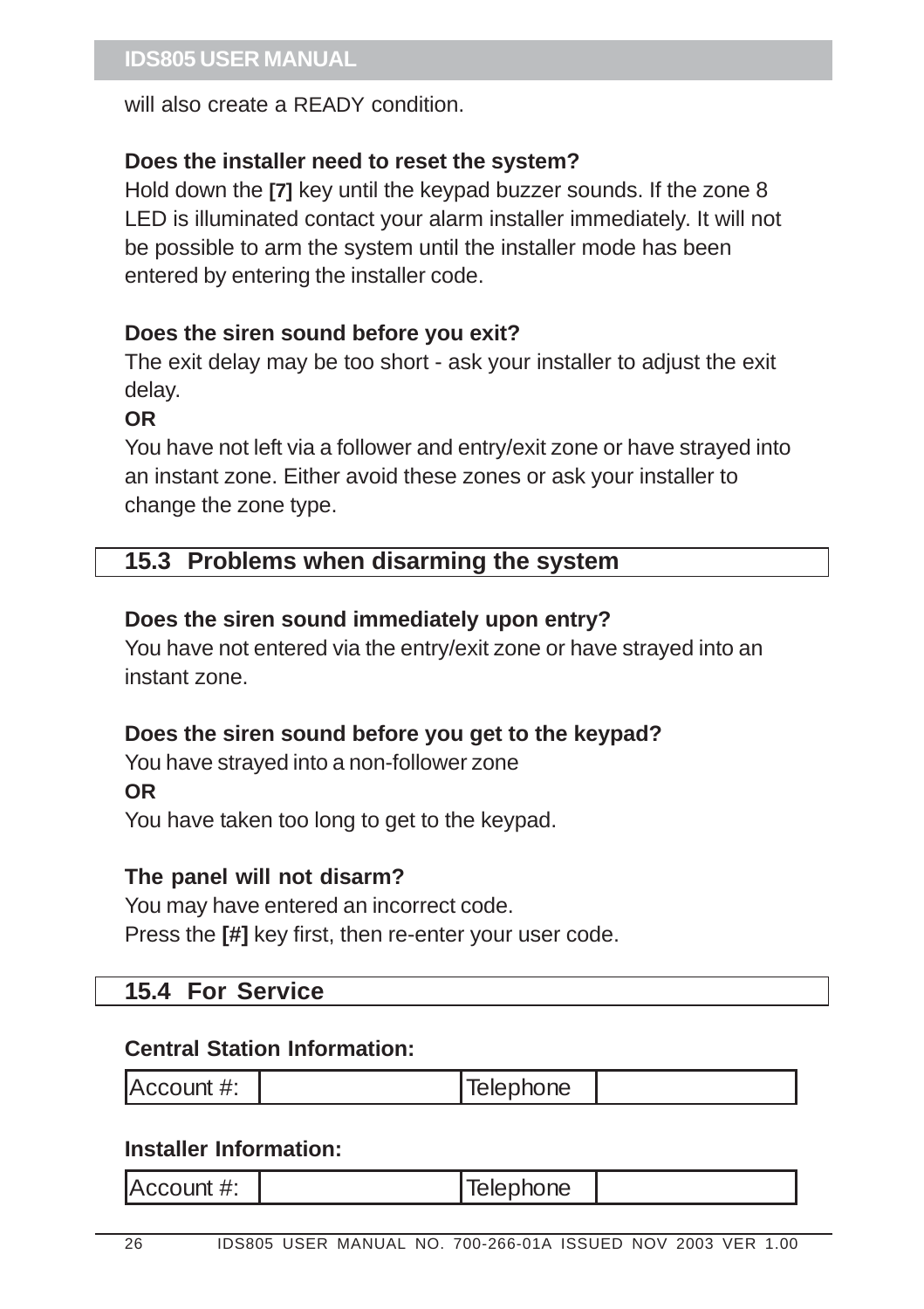# **Index**

#### $\overline{\mathsf{A}}$

## $\overline{\mathsf{B}}$

#### $\overline{\mathbf{c}}$

#### $\overline{\mathsf{D}}$

#### $\overline{\mathsf{E}}$

| Entry/ Exit Zone - see "Zone" |  |
|-------------------------------|--|
|                               |  |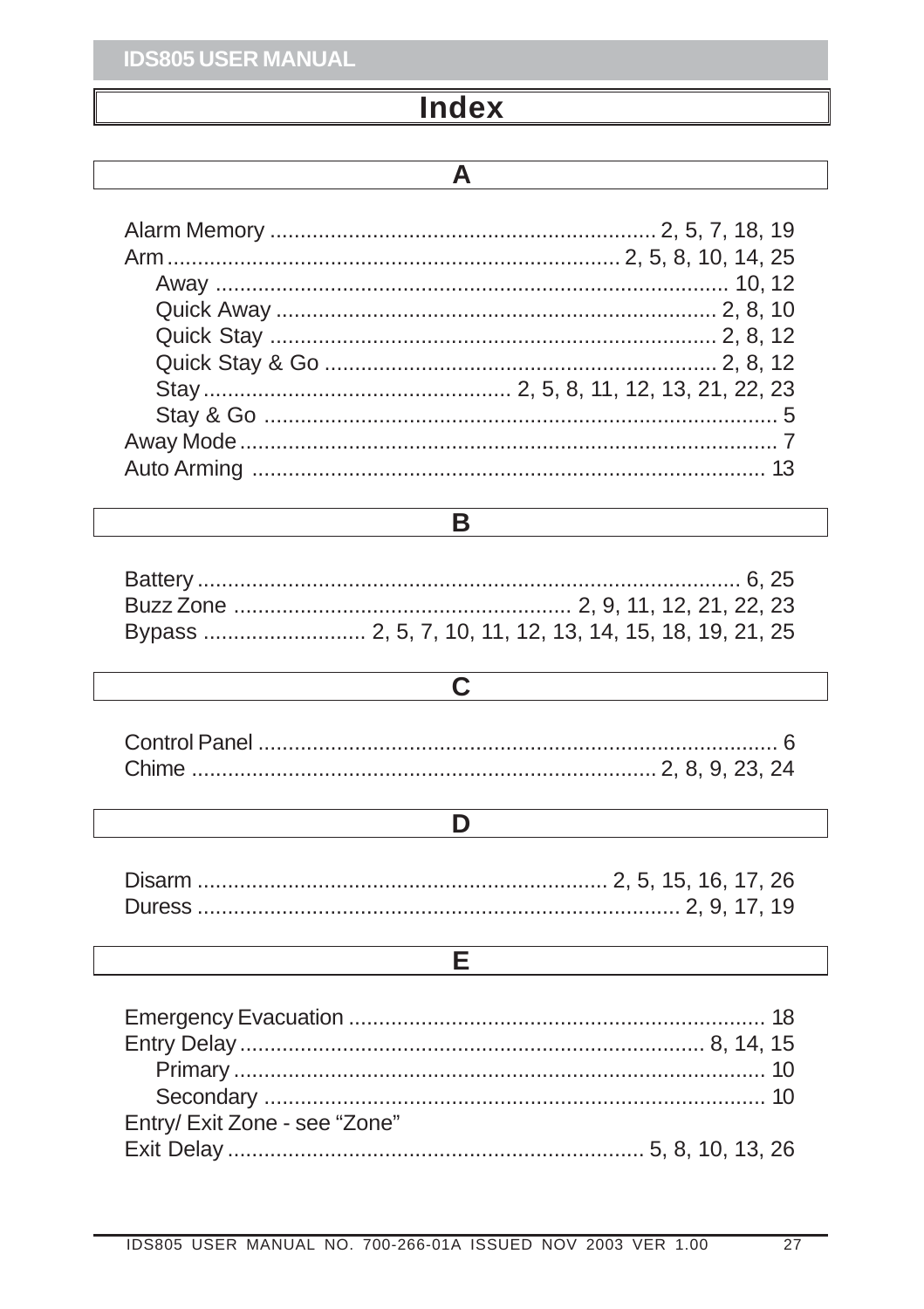| Follower Zone - see "Zone"                                                                        |
|---------------------------------------------------------------------------------------------------|
| Ī                                                                                                 |
| Instant Zone - see "Zone"                                                                         |
| K                                                                                                 |
|                                                                                                   |
| м                                                                                                 |
|                                                                                                   |
| P                                                                                                 |
| Push to Arm Zone - see "Zone"                                                                     |
| Q                                                                                                 |
| Quick Away Arming - see "Arm"<br>Quick Stay Arming - see "Arm"<br>Quick Stay Arm & Go - see "Arm" |
| R                                                                                                 |
| Remote Control - see "Keyswitch"<br>. 5                                                           |